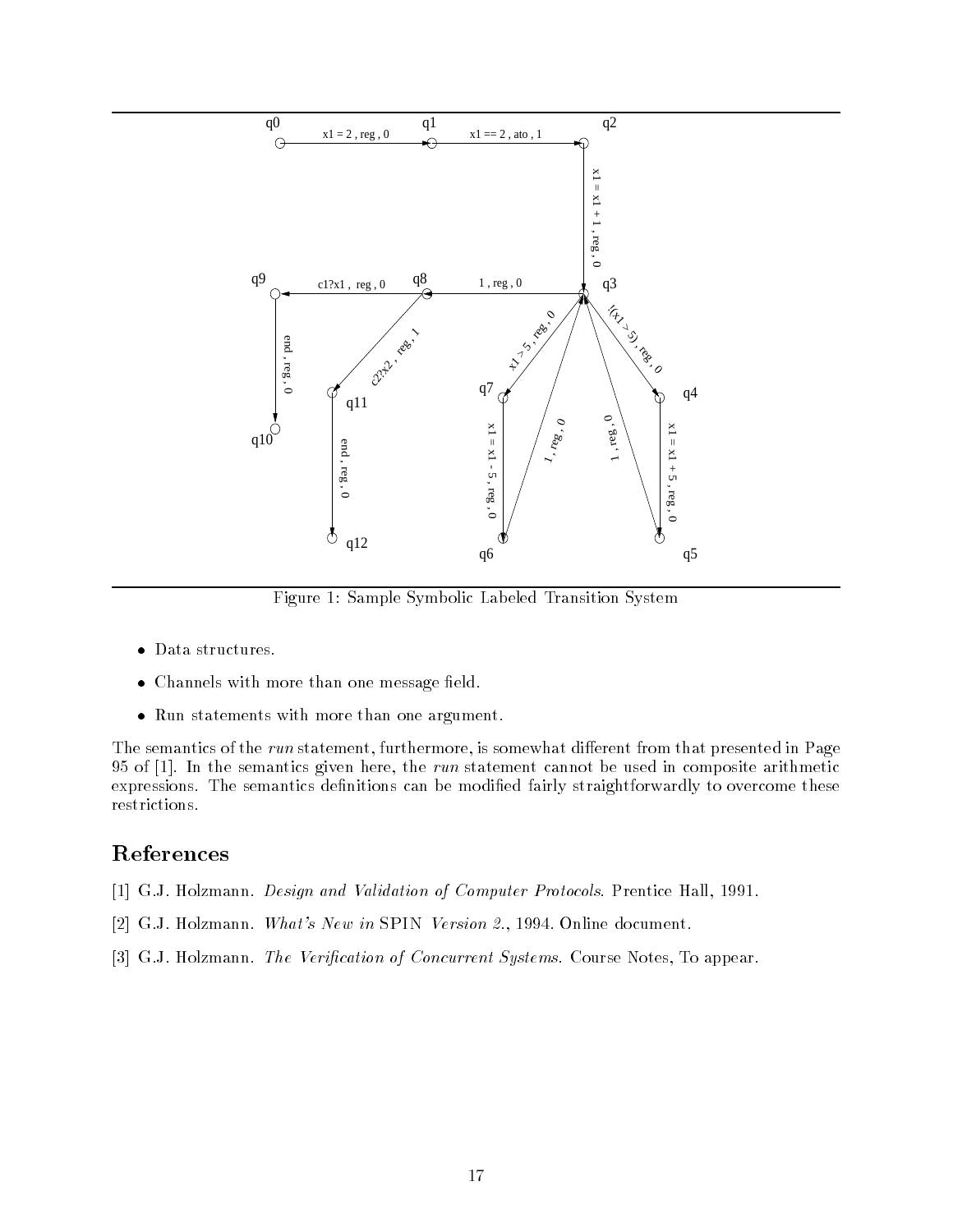# <sup>6</sup> Example

In this section, we illustrate by means of an example how a process declaration in textual form is represented as a symbolic labeled transition system.

Consider the following process type which is some arbitrary collection of PROMELA statements.

### Example 6.1 active proctype foo $(int x)$

```
f
chan c1,c2;
chan c3 = [10] of {\text{chan}};
int x1 = 1;
int x2;
x1 = 2;atomic \{ (x1 == 2) \rightarrow x1 = x1 + 1 \}do
:: (x1 > 5) -> x1 = x1 - 5
:: else -> x1 = x1 + 5
od;
skip;
c1?x1 unless c2?x2
\}
```
The symbolic labeled transition system corresponding to this program is

 $\langle foo, Structure, q_0, \text{locals}, \text{ChansOwned}, 1, x \rangle$ 

where *Structure* is given in Figure 1. *locals* is the partial function which takes values  $0, 0, 1$  at  $x, x2, x1$  respectively and undefined at all other arguments. *ChansOwned* is the finite sequence  $\langle c1,\Omega,\Omega\rangle, \langle c2,\Omega,\Omega\rangle, \langle c3,10,chan\rangle.$ 

The priority of the transition from state  $q_8$  to  $q_{11}$  is higher than the one from  $q_8$  to  $q_9$ . The else statement is translated into the negation of the conjunction of the other guards of the same if or do statement. It is an error to have send or receive statements as alternatives to an else in a if or do statement. Statements that transfer control out of an *atomic* into a non-atomic region are executed in normal mode.

## <sup>7</sup> Summary

This report gives an outline for an operational-semantics definition of the verification language PROMELA. We showed how a given PROMELA program, represented as sequence of symbolic labeled transition systems, can be translated into a Kripke structure. This was done by defining primitive statements as *conditional state transformers*. Not defined here is the conversion algorithm, part of SPIN, that translates PROMELA proctype denitions into symbolic labeled transition systems.

Features of the language that contribute to the complexity of the semantics include mobility (the ability to pass channel names over channels), and atomic and deterministic sequences. The first feature, for instance, necessitates the use of channel manipulation functions (Subsection 2.6.5) in the semantics of run and end statements.

For this outline we have made several simplifying assumptions about PROMELA syntax. For instance, we have not considered

- $\bullet$  Correctness properties.
- Array variables.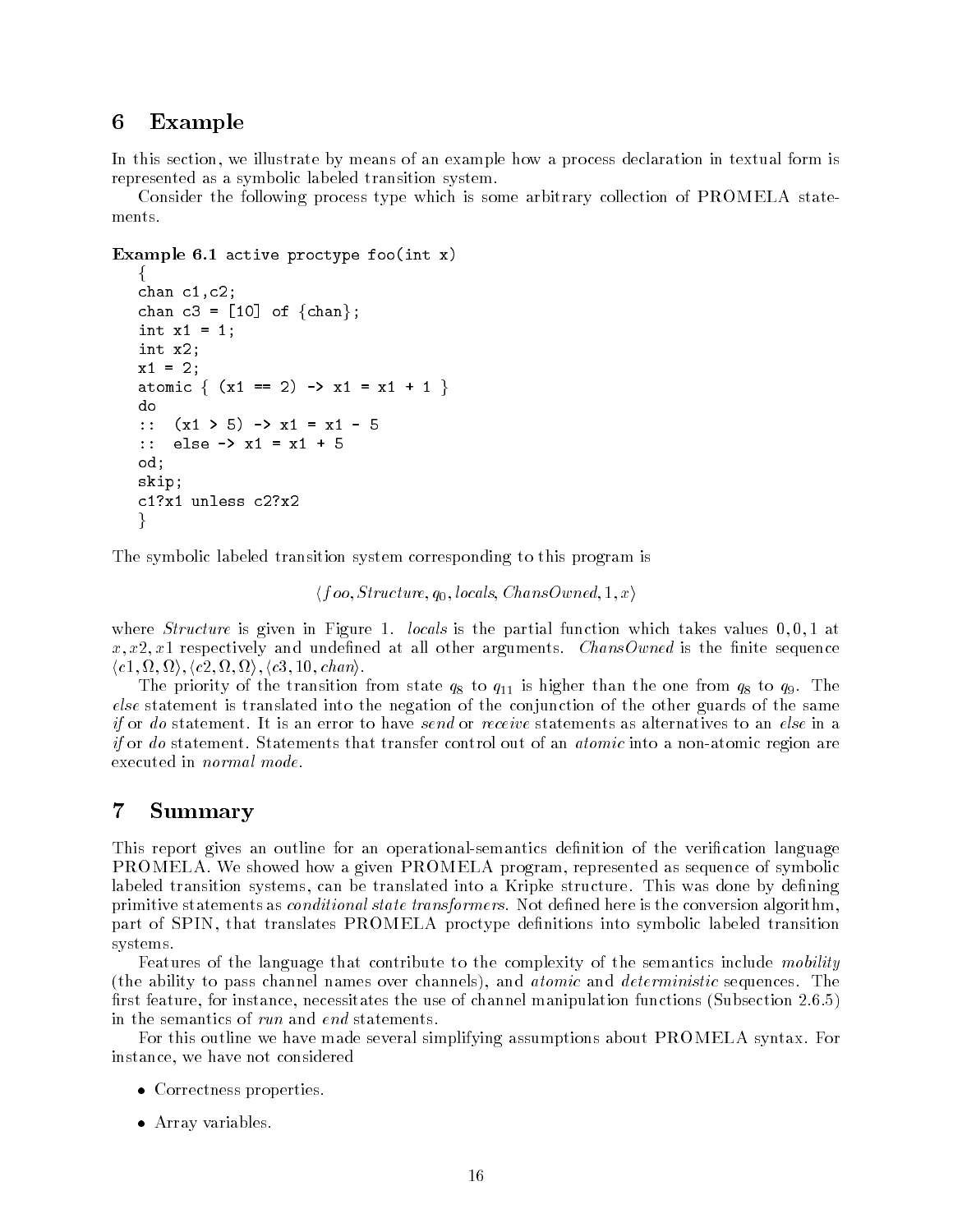Selectable transitions almost correspond to actual execution steps of a program, but there are some steps that have not yet been modeled.

If, for instance, a process becomes blocked while it is executing an atomic sequence, then the process loses its exclusive control (Page 98 of [3]). However, if a process becomes blocked when it is executing a *dstep* sequence (i.e., when it executes in *deterministic* mode), then it fails. We define  $\rightarrow_2$ -transitions to augment  $\rightarrow_1$ -transitions with these additional steps.

**Definition 5.3**  $\rightarrow$ <sub>2</sub> is the smallest binary relation over Gstates satisfying the following conditions.

- 1.  $\Sigma \rightarrow_1 \Sigma' \Rightarrow \Sigma \rightarrow_2 \Sigma'$ . 2.  $(\langle X,g \rangle \neq \Omega \wedge \neg (\exists \langle X',g' \rangle : \langle X,g \rangle \rightarrow_1 \langle X',g' \rangle) \wedge \langle X,g \rangle [g.Exclusive = \{\}] \rightarrow_1 \Sigma'' \wedge g.dstep =$  $(0) \Rightarrow \langle X, g \rangle \rightarrow_2 \Sigma''$ .
- 3.  $(\langle X,g \rangle \neq \Omega \wedge \neg (\exists \langle X',g' \rangle : \langle X,g \rangle \rightarrow_1 \langle X',g' \rangle) \wedge g.dstep = 1) \Rightarrow \langle X,g \rangle \rightarrow_2 \Omega$ .

We have still not captured all the possible execution steps of a PROMELA program. The prede fined variable *timeout* is set to be 1 when there are no executable statements in the system (Page 125 of [1]). The executions that result by the setting of timeout to 1, augment  $\rightarrow_2$ -transitions with  $\rightarrow$ <sub>3</sub>-transitions, as defined below.

**Definition 5.4**  $\rightarrow$ <sub>3</sub> is the smallest binary relation over Gstates satisfying the following conditions.

1.  $\Sigma \rightarrow_2 \Sigma' \Rightarrow \Sigma \rightarrow_3 \Sigma'$ . 2.  $\langle X,g \rangle \neq \Omega \wedge \neg (\exists \langle X',g' \rangle : \langle X,g \rangle \rightarrow_1 \langle X',g' \rangle) \wedge \langle X,g \rangle [g.timeout = 1] \rightarrow_2$  $\langle X'', g'' \rangle) \Rightarrow \langle X, g \rangle \rightarrow_3 \langle X'', g'' \rangle [g''.timeout = 0].$ 

In these semantics we have modeled some conceptual single-step executions as multiple-step executions. For example, synchronous communication is modeled in two steps (a send followed by a receive). This resulted in the introduction of an "invisible" system state (the one in which the value is already sent but has not yet been received). Similarly, the intermediate states in a dstep sequence are invisible. The following definition formalizes this.

**Definition 5.5** A state  $\Sigma = \langle X, g \rangle$  is invisible if g.Handshake is nonempty or g.Exclusive is nonempty. Any state that is not invisible is visible. The failure state is always visible. Further  $\Sigma = \langle X, g \rangle$  is dinvisible if g.dstep = 1.

It is easy to show that every dinvisible state is also invisible. According to Page 98 of [3], a dstep sequence is completely deterministic and any nondeterminism encountered may be resolved in an predetermined, but undefined way. The following definition covers this.

**Definition 5.6**  $\rightarrow_4$  is a largest subset of  $\rightarrow_3$  such that for every  $\Sigma_d$ , a dinvisible state the following property holds:

$$
(\Sigma_d \to_4 \Sigma_d' \land \Sigma_d \to_4 \Sigma_d'') \Rightarrow \Sigma_d' = \Sigma_d''
$$

Clearly  $\rightarrow_4$  is not unique; this corresponds to the possibility of resolving the nondeterminism in more than one way, The only requirement we have on this relation is that it is the largest subset of  $\rightarrow_3$  satisfying the above mentioned property.

We are now finally in a position to define the relation  $\rightarrow$  which exactly defines the execution steps of a PROMELA program.

**Definition 5.7**  $\rightarrow$  is is the smallest binary relation over visible states defined as follows. If  $\Sigma$  and  $\Sigma'$  are visible global states then

- 1.  $\Sigma \rightarrow_4 \Sigma' \Rightarrow \Sigma \rightarrow \Sigma'.$
- 2. If  $\Delta_1, \cdots, \Delta_k$  is a finite sequence of invisible states for some  $\kappa > 0$  such that  $\Delta \to \Delta_1$  and  $\Sigma_k \to \Sigma'$  and  $\Sigma_i \to \Sigma_{i+1}$  for  $1 \leq i \leq k$ , then  $\Sigma \to \Sigma'$ .
- 3.  $\Sigma \to \Sigma$  if there exists an infinite sequence of invisible states  $\{\Sigma_i\}$  and  $\Sigma \to \Sigma_0$  and  $\Sigma_i \to \Sigma_{i+1}$ for all  $i \in Naturals$ .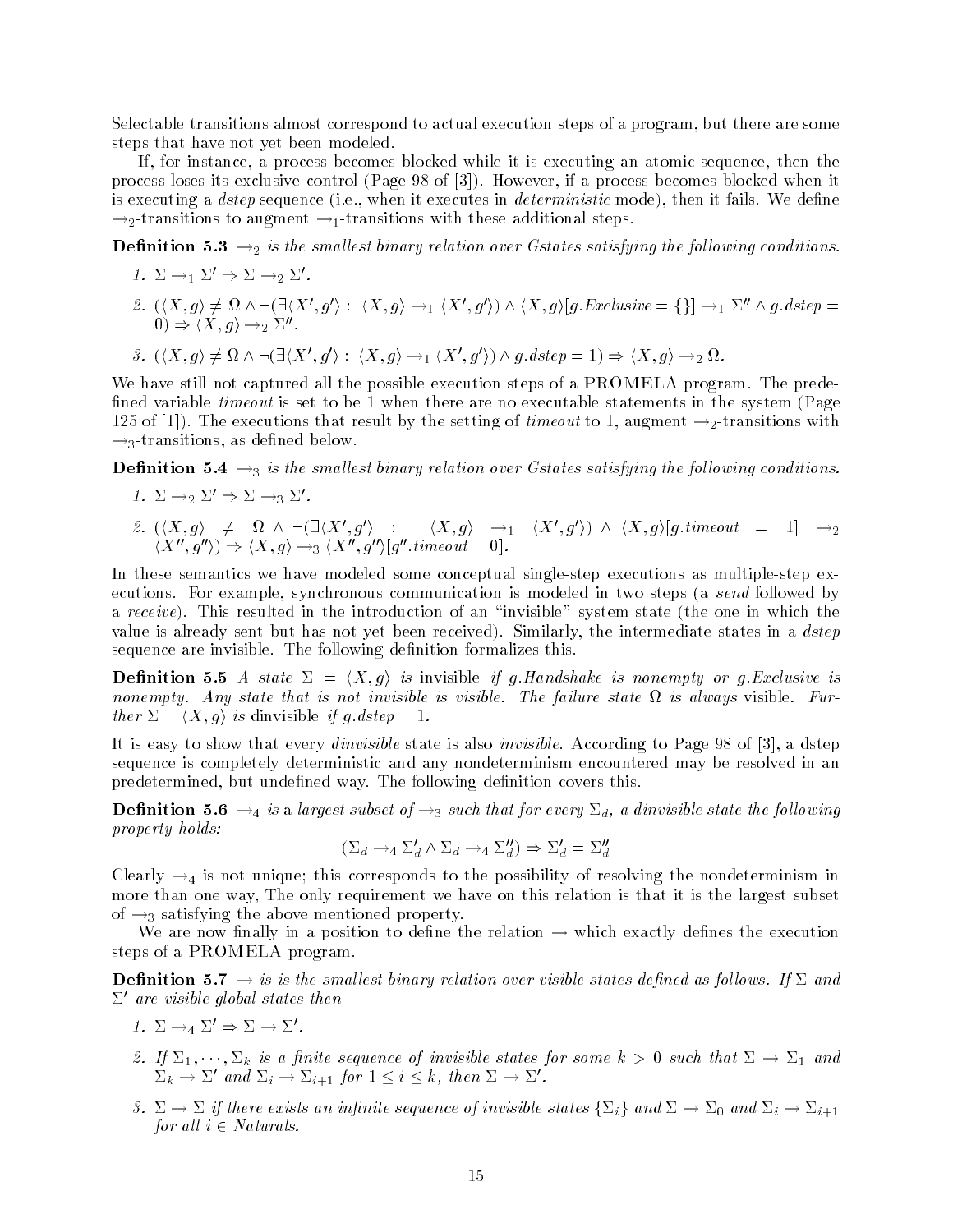- 9.  $(\alpha. label \equiv var_1?var_2 \wedge capacity(var_1, pid, \Sigma) = 0 \wedge WillFail(\alpha. label, pid, \Sigma) = ff)$  $\land$  Handshake =  $\{\langle qid, [var_1]_{pid,\Sigma}, const \rangle\}$  $\Rightarrow$  $X'=X[\langle Name, pid, t, \textit{locals}, \textit{lChansOwned} \rangle / \langle Name, pid, s, \textit{locals}, \textit{lChansOwned} \rangle]$  $g' = g[{\bf Exclusive} = \{pid\}, globals/globals, ChIdMap'/ChIdMap]$  $where$  $\bullet$  isinumvar(var<sub>2</sub>) = tt  $\Rightarrow$  (locals<sup> $\vert$ </sup> = locals[var<sub>2</sub> = const], globals<sup> $\vert$ </sup> = globals, ChIdM ap<sup> $\vert$ </sup> = ChIdM ap)  $\bullet$  ischan(var<sub>2</sub>) = tt  $\Rightarrow$  (locals' = locals, globals' = globals, ChIdM ap' = ChIdM ap[ChanId(var<sub>2</sub>, pid,  $\Sigma$ ) = const]  $\bullet$  isgnumvar(var<sub>2</sub>) = tt  $\Rightarrow$  (globals<sup>'</sup> = globals[var<sub>2</sub> = const], locals' = locals, ChIdM ap' = ChIdMap)
- 10.  $(\alpha \text{.} \text{.} \text{label} \equiv \text{run } \text{Name}_1 \text{ arg})) \wedge \text{WillFail}(\alpha \text{.} \text{.} \text{label}, \text{pid} \text{pid}, \Sigma) = \text{ff} \wedge$  $\langle Name_1, Structure_1, Start_1, \text{locals}_1, \text{ChansOwned}_1, Active_1, \text{Param}_1 \rangle$ is a symbolic transition system  $\Rightarrow$  $X" = X[\langle Name, pid, t, \text{locals}, \text{lChansOwned} \rangle / \langle Name, pid, s, \text{locals}, \text{lChansOwned} \rangle]$  $X' = X'' \cup \langle Name_1, NrProcs + 1, Start_1, local s_2, ChansOwned_1 \rangle$  $locals_2 = locals_1[Param_1 = [arg]_{pid,\Sigma}]$  $g' = g[\textbf{Exclusive} = \{pid\}, NrProcess = NrProcess + 1,$  $Incorp(ChIdMap, ChansOwned_1, NrProcs + 1)/ChIdMap$ .  $IncorpCont(ChContMap, ChIdMap, lChansOwned_1, NrProcs + 1)/ChContMap,$  $dstep'/dstep$ where  $\text{dstep}' = 1$  if  $\alpha$  label = deterministic and 0 otherwise.
- 11.  $(\alpha, label \equiv end) \wedge WillFail(\alpha, label, pid, \Sigma) = ff) \wedge$  $\Rightarrow$  $X'=X\setminus \{\langle Name, pid, t, \textit{locals}, \textit{lChansOwned}\rangle\}$  $q = q$ | KetractIa(ChIdMap, tChansOwned, pid)| ChIdM ap,  $RetractCont(ChContMap, ChIdMap, lChansOwned, pid)/ChContMap, NrProcs = NrProcs$ 1]
- 12.  $((\alpha. \text{label} \equiv \text{var} \text{!} \text{expr}) \vee (\alpha. \text{label} \equiv \text{var} \text{!} \text{convar}) \wedge \text{capacity}(\text{var}, \text{pid}, \Sigma) = 0 \wedge \alpha \text{.} \text{mode} =$ deterministic  $\Rightarrow$ 
	- $\Sigma' = \Omega$

Any attempt to perform synchronous communication (rendezvous handshaking) in deterministic mode fails.

# <sup>5</sup> Executions

In this section, we define the executions of a PROMELA program. So far we have not taken into account the priorities of the transitions into considerations. We define an executable transition to be *selectable* if there exists no other executable statement with strictly higher priority. The following definition formalizes this statement.

**Definition 5.1** A selectable transition of a state  $\Sigma = \langle X, g \rangle$  is an executable transition of  $\langle pid, Name, s, \alpha, t \rangle$  such that if  $\langle pid, s, \beta, t' \rangle$  is any executable transition of  $\Sigma$  then  $\alpha$  priority  $\geq$  $\beta$ . priority.

**Definition 5.2** If a transition t is selectable in state  $\Sigma$  then  $\Sigma \rightarrow_1$  Effect( $\Sigma$ , t).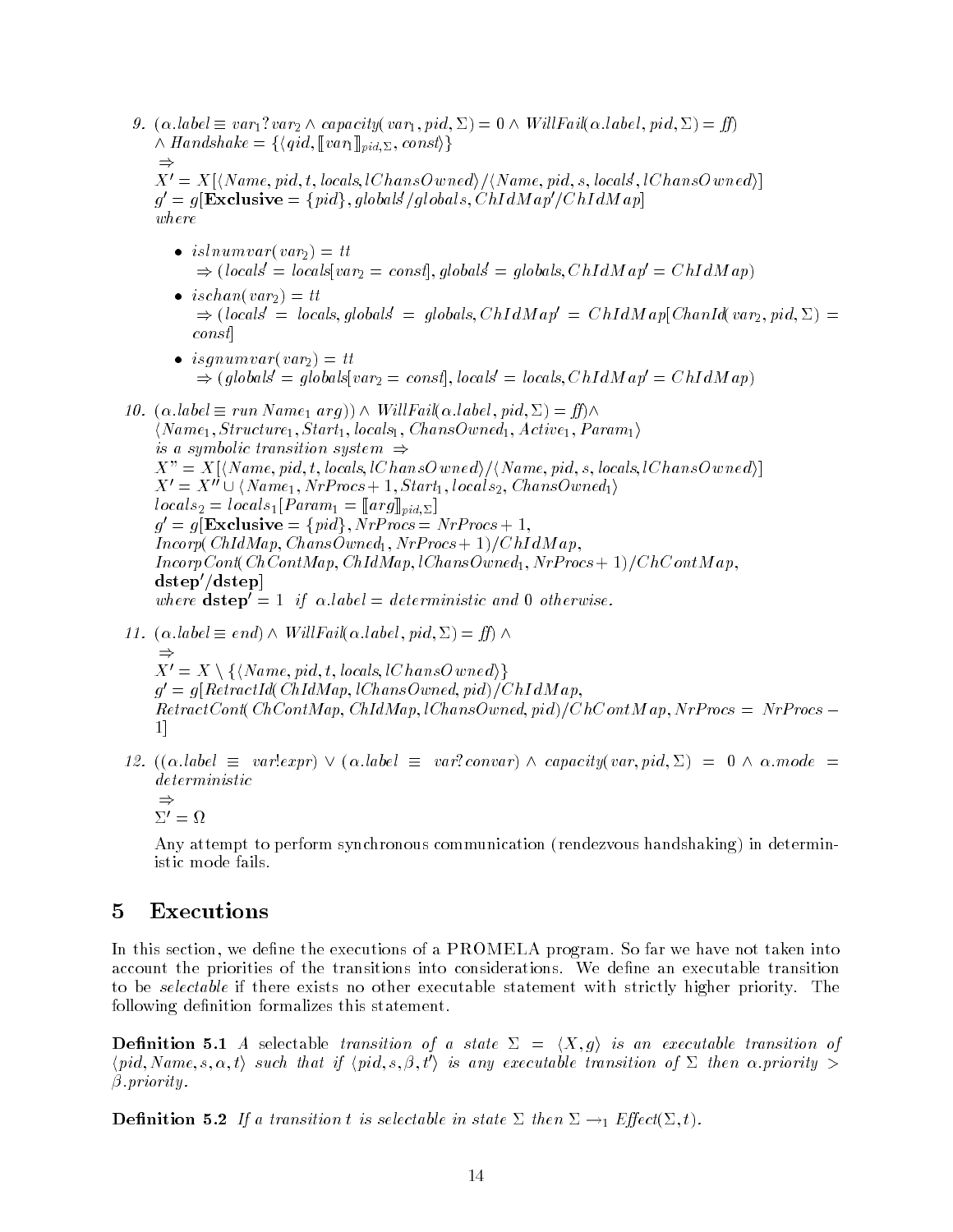- $\bullet$  ischan(var) = tt  $\Rightarrow$  (locals<sup>t</sup> = locals, globals<sup>t</sup> = globals, ChIdM ap<sup>t</sup> = ChIdM ap[ChanId(var, pid,  $\Sigma =$  $[\![expr]\!]_{pid,\Sigma}])$
- $\bullet$  isqnumvar(var)  $=$  tt  $\Rightarrow (global s' = global s [var = [expr]]_{pid, \Sigma}], local s' = local s, ChIdMap' = ChIdMap)$
- 4.  $(\alpha. \text{label} \equiv \text{var} \cdot \text{expr} \wedge \text{capacity}(\text{var}, \text{pid}, \Sigma) \neq 0 \wedge \text{WillFail}(\alpha. \text{label}, \text{pid}, \Sigma) = \text{ff}$  $\Rightarrow$  $X'=X[\langle Name, pid, t, \textit{locals}, \textit{lChansOwned} \rangle / \langle Name, pid, s, \textit{locals}, \textit{lChansOwned} \rangle]$  $g'=g[{\bf Exclusive}=\{pid\},ChContMap'/ChContMap,\,p]/detMap]$  $\emph{asup}=1$  if  $\alpha$  tabel  $=\emph{a}$  aeterministic and 0 otherwise. where  $ChContMap' =$  $ChContMap(ChIdMap(pid, var, \Sigma) = ChContMap(ChIdMap(pid, var, \Sigma)) \circ [expr]_{pid, \Sigma}].$
- 5.  $(\alpha. label \equiv var! const \wedge capacity(var, pid, \Sigma) \neq 0 \wedge WillFail(\alpha. label, pid, \Sigma) = ff)$

 $\Rightarrow$  $X'=X[\langle Name, pid, t, \textit{locals}, \textit{lChansOwned} \rangle / \langle Name, pid, s, \textit{locals}, \textit{lChansOwned} \rangle]$  $g' = g[{\bf Exclusive} = \{pid\}, ChContMap'/ChContMap,{\bf dstep/dstep'}]$  where

- dstep  $= 1$  if  $\alpha$  label  $=$  deterministic and 0 otherwise.
- $\bullet$  ChContMap  $\equiv$  $ChContMap(ChIdMap(pid, var, \Sigma) = cdr(ChContMap(ChIdMap(pid, var, \Sigma)))$ .
- 6.  $(\alpha. \text{label} \equiv var_1?var_2 \wedge capacity(var_1, pid, \Sigma) \neq 0 \wedge WillFail(\alpha. \text{label}, pid, \Sigma) = ff$  $\Rightarrow$  $X'=X[\langle Name, pid, t, \textit{locals}, \textit{lChansOwned} \rangle / \langle Name, pid, s, \textit{locals}, \textit{lChansOwned} \rangle]$  $g' = g[\textbf{Exclusive} = \{pid\}, globals/globals, ChIdMap'/ChIdMap,$

ChContM ap $\mu$ ChContM ap, dstep/dstep  $\mu$  where

- dstep  $= 1$  if  $\alpha$  label  $=$  deterministic and 0 otherwise.
- $\bullet$  islnumvar(var<sub>1</sub>) = tt  $\Rightarrow$  (locals<sup>†</sup> = locals[var<sub>2</sub> = first(var<sub>1</sub>, pid,  $\Sigma$ )], globals<sup>†</sup> = globals, ChIdM ap<sup>t</sup> =  $ChIdMap$
- $\bullet$  ischan(var) = tt  $\Rightarrow$  (locals' = locals, globals' = globals, ChIdM ap' = ChIdM ap[ChanId(var<sub>2</sub>, pid,  $\Sigma$ ) =  $first(var_1, pid, \Sigma)$
- $\bullet$  isquamvar(var)  $=$  tt  $\left($  giobals = giobals $|var_2| = |ars\sqrt{var_1}, pa, \Sigma|$ , locals = locals, ChIdM ap $| = C$ hIdM ap $)$
- $\bullet$  ChContMap  $=$  $ChContMap(ChIdMap(pid, var, \Sigma) = cdr(ChContMap(ChIdMap(pid, var, \Sigma)))$
- 7.  $(\alpha, label \equiv var!expr \land capacity(var, pid, \Sigma) = 0 \land WillFail(\alpha, label, pid, \Sigma) = ff)$  $\Rightarrow$  $X'=X[\langle Name, pid, t, \textit{locals}, \textit{lChansOwned} \rangle / \langle Name, pid, s, \textit{locals}, \textit{lChansOwned} \rangle]$  $g' = g[Exclusive = \{\},$  Handshake =  $\{\langle pid, ChanId| var, pid, \Sigma), [\![expr]\!]_{pid, \Sigma}\}\}]$ Note that the execution of a synchronous send statement in atomic mode causes the process to lose the right to execute the next statement (that right passes to the receiving process).

8. 
$$
(\alpha. label \equiv var? const \land capacity(var, pid, \Sigma) = 0 \land WillFail(\alpha. label, pid, \Sigma) = ff)
$$
  
\n $\land$  *Handshake* = { $\langle qid, [\nmid var_1]_{pid, \Sigma}, const \rangle$ }  
\n $\Rightarrow$   
\n $X' = X[\langle Name, pid, t, local, lChansOwned \rangle / \langle Name, pid, s, local, lChansOwned \rangle]$   
\n $g' = g[\mathbf{Exclusive} = {pid}, \mathbf{Handshake} = {}\]$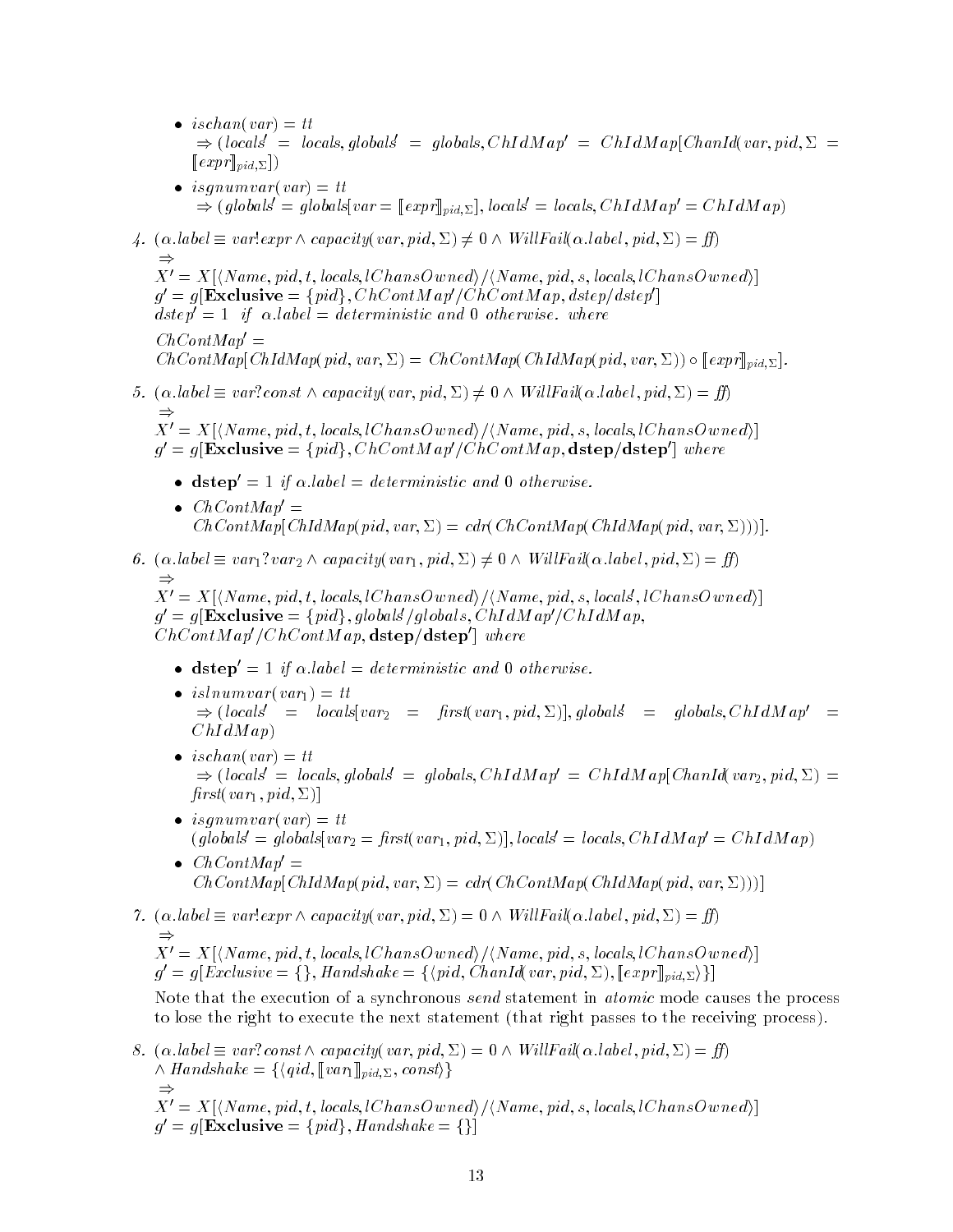The effect of this statement is to assign the value in Handshake to the variable var<sub>2</sub> and to make the Handshake equal to  $\{\}\$  signifying the termination of the synchronous communication.

10. (:label run Name1 arg) ^ Wil lFail(:label; pid; ) = )^  $\langle Name_1, Structure_1, Start_1, \text{locals}_1, \text{ChansOwned}_1, Active_1, \text{Param}_1 \rangle$ is a symbolic transition system  $\Rightarrow$  $X'' = X[\langle Name, pid, t, \text{locals}, \text{lChansOwned} \rangle / \langle Name, pid, s, \text{locals}, \text{lChansOwned} \rangle]$  $X'=X" \cup \langle Name_1, NrProcs + 1, Start_1, local s_2, ChansOwned_1 \rangle$  $locals_2 = locals_1[Param_1 = [arg]_{pid,\Sigma}]$  $g' = g[Exclusive = \{\}, NrProcess = NrProcess + 1, \text{dstep} = 0,$  $Incorp(ChIdMap, ChansOwned<sub>1</sub>, NrProcs + 1)/ChIdMap,$  $IncorpCont(ChContMap, ChIdMap, lChansOwned_1, NrProcs + 1)/ChContMap$ 

The effect of this statement is to create a new process with proctype Name. The smallest unassigned nonnegative integer is assigned as its process-id; this value equals the old value of NrProcs, from before the statement is executed. The formal parameter is instantiated with the value of the actual parameter. ChIdMap and ChContMap are updated accordingly.

11.  $(\alpha, label \equiv end) \wedge WillFail(\alpha, label, pid, \Sigma) = ff) \wedge$ 

 $\Rightarrow$  $X' = X \setminus \{ \langle Name, pid, t, \text{locals}, \text{lChansOwned} \rangle \}$  $q = q$ | ItenactIa( ChIam ap; tChansOwned; pia)| ChIam ap;  $RetractCont(ChContMap, ChIdMap, lChansOwned, pid)/ChContMap,$  $dstep = 0, NrProcs = NrProcs - 1$ 

### 4.2 Atomic and Deterministic Execution Mode

In general, when a process executes a primitive statement in *atomic* or *deterministic* mode it retains the exclusive right to execute also the next statement (it "retains control"). Otherwise, the effect of the execution of statements in these two modes is same as that in normal mode. To indicate this, in the following definition we set  $\text{Exclusive} = \{pid\}$  besides the other conditions that are presented in the Definition 4.1. There is only one statement that when executed in *atomic* mode does not retain control: the synchronous send statement. Furthermore, it is an error to execute synchronous-send and synchronous-receive in *deterministic* mode.

The parts of the following definition that differ from the corresponding parts in Definition 4.1 are indicated in bold.

**Definition 4.2** If  $\langle pid, Name, s, \alpha, t \rangle$  is executable in the state  $\Sigma = \langle X, g \rangle$  with  $\alpha$ .mode  $\in$ {atomic, deterministic} then  $Effect(\Sigma, \langle pid, Name, s, \alpha, t \rangle)$  is  $\Sigma' = \langle X', g' \rangle$  where

- 1. Will Fail  $\alpha$  label, pid,  $\Sigma$   $=$   $tt \Rightarrow \Sigma' = \Omega$ .
- 2.  $(\alpha. \text{label} \equiv \text{expr}) \wedge \text{WillFail}(\alpha. \text{label}, \text{pid} \text{pid}, \Sigma) = \text{ff} \wedge \llbracket \text{expr} \rrbracket_{\text{pid}} \Sigma \neq 0$  $\Rightarrow$  $X'=X[\langle Name, pid, t, \textit{locals}, \textit{lChansOwned} \rangle / \langle Name, pid, s, \textit{locals}, \textit{lChansOwned} \rangle]$  $g' = g[{\bf Exclusive} = \{pid\}, {\bf dstep} = \textit{dstep}']$  $\textbf{dstep} = 1$  if  $\alpha$  iabel = deterministic and 0 otherwise .
- 3.  $(\alpha. \text{label} \equiv var = \text{expr} \wedge \text{WillFail}(\alpha. \text{label}, \text{pid}, \Sigma) = \text{ff})$  $\Rightarrow$  $X'=X[\langle Name, pid, t, \textit{locals}, \textit{lChansOwned} \rangle / \langle Name, pid, s, \textit{locals}, \textit{lChansOwned} \rangle]$  $\sigma =$  $g' = g[\mathbf{Exclusive} = \{pid\}, globals/globals,\overleftrightarrow{ChIdMap}/\overleftrightarrow{ChIdMap},\mathbf{dstep}/\mathbf{dstep}$ where dstep0 = 1 if :label = deterministic and 0 otherwise.
	- $\bullet$  islnumvar(var) = tt  $\Rightarrow$  (locals<sup>t</sup> = locals var =  $[expr]_{pid, \Sigma}$ ), globals<sup>t</sup> = globals, ChIdMap' = ChIdMap)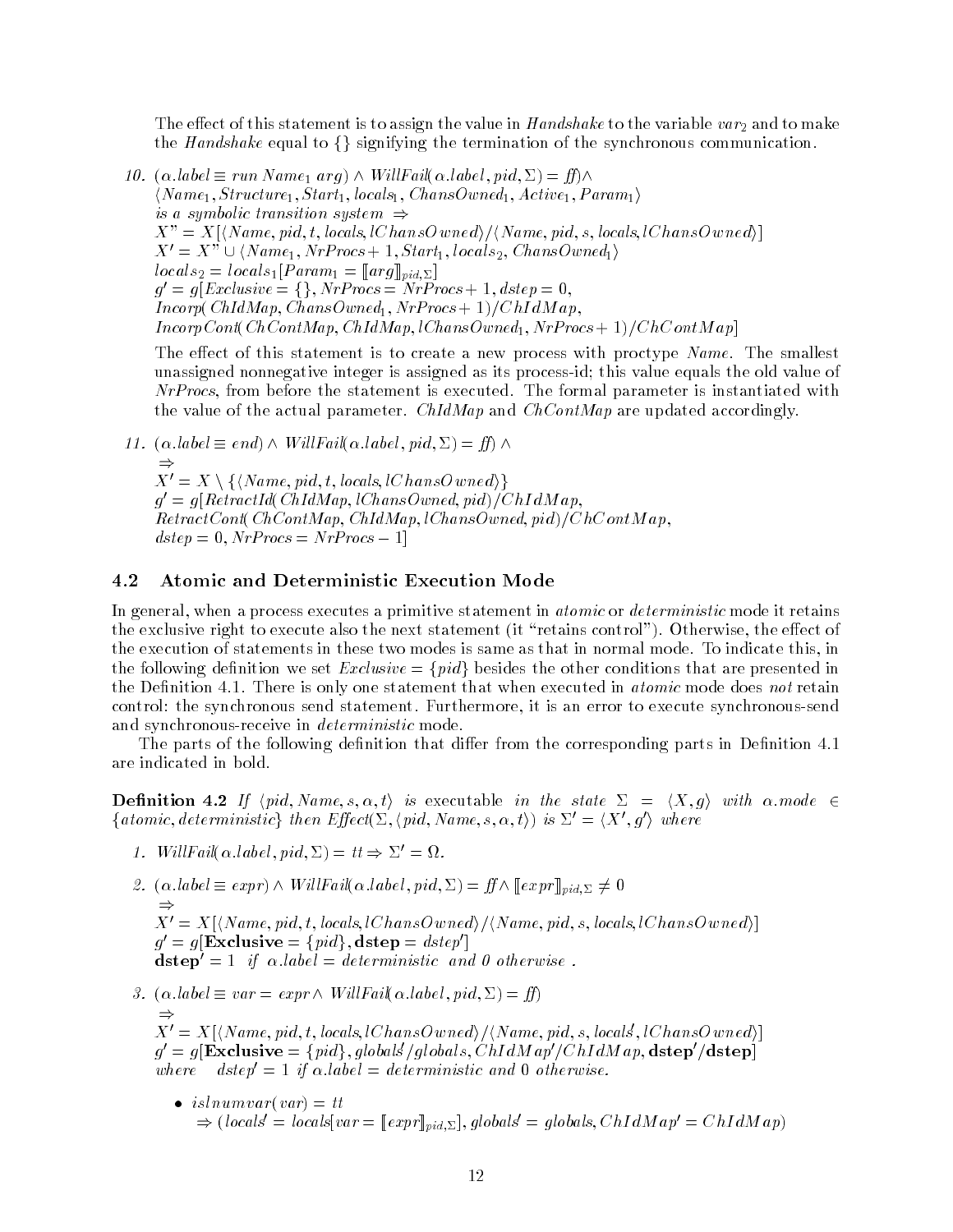- 6.  $(\alpha. \text{label} \equiv var_1?var_2 \wedge capacity(var_1, pid, \Sigma) \neq 0 \wedge WillFail(\alpha. \text{label}, pid, \Sigma) = ff$  $\Rightarrow$  $X'=X[\langle Name, pid, t, \textit{locals}, \textit{lChansOwned} \rangle / \langle Name, pid, s, \textit{locals}, \textit{lChansOwned} \rangle]$  $g'=g[Exclusive=\{\},global\s/globals,ChIdMap\s/ChIdMap,\,,$  $ChContMap'/ChContMap$ ] where
	- $\bullet$  isinumvar(var<sub>1</sub>) = tt  $\Rightarrow$  (locals<sup>tri</sup> = locals[var<sub>2</sub> = first(var<sub>1</sub>, pid,  $\Sigma$ )], globals<sup>t</sup> = globals, ChIdM ap<sup>t</sup> =  $ChIdMap$
	- $\bullet$  ischan(var) = tt  $\Rightarrow$  (locals' = locals, globals' = globals, ChIdM ap' = ChIdM ap[ChanId(var<sub>2</sub>, pid,  $\Sigma$ ) =  $first(var_1, pid, \Sigma)$
	- $\bullet$  isquamvar(var)  $=$  tt  $\Rightarrow$  (globals) = globals[var<sub>2</sub> = first(var<sub>1</sub>, pid,  $\Sigma$ )], locals<sup>1</sup> = locals, ChIdM ap<sup>t</sup> =  $ChIdMap)$
	- $\bullet$  ChContMap  $\equiv$  $ChContMap[ChIdMap(pid, var, \Sigma) = cdr(ChContMap(ChIdMap(pid, var, \Sigma)))]$

The value at the head of the channel  $var_1$  is removed and assigned to the value  $var_2$ , just like in a normal PROMELA assignment statement.

7.  $(\alpha, label \equiv var!expr \land capacity(var, pid, \Sigma) = 0 \land WillFail(\alpha, label, pid, \Sigma) = ff)$  $\Rightarrow$  $X'=X[\langle Name, pid, t, \textit{locals}, \textit{lChansOwned} \rangle / \langle Name, pid, s, \textit{locals}, \textit{lChansOwned} \rangle]$  $g' = g[Exclusive = \{\},\,\) = 0,\,Handshake = \{\langle pid,\,ChainId(var,pid, \Sigma), \llbracket expr \rrbracket_{pid, \Sigma}\rangle\}]$ 

The effect of a synchronous-send statement is to store the following values in the mathematical structure *Handshake*: the pid of the sender process, the channel-id of the synchronous channel and the value of the expression being sent. This signifies the initiation of a synchronous (rendezvous hand-shake) communication.

8.  $(\alpha. \text{label} \equiv var \text{? const} \wedge \text{capacity}(var, pid, \Sigma) = 0 \wedge WillFail(\alpha. \text{label}, pid, \Sigma) = ff$  $\land$  Handshake =  $\{\langle qid, [var]_{pid,\Sigma}, const'\rangle\}\$  $\Rightarrow$  $X'=X[\langle Name, pid, t, \textit{locals}, \textit{lChansOwned} \rangle / \langle Name, pid, s, \textit{locals}, \textit{lChansOwned} \rangle]$  $g' = g[Exclusive = \{\},\,\) = 0,\,Handshake = \{\}]$ 

Since this transition is executable, it is necessarily the case that  $qid \neq pid$  and  $const' = const$ . One of the effect of this transition is to set structure Handshake to  $\{\}$ , which signifies the completion of the synchronous communication.

- 9.  $(\alpha. \text{label} \equiv var_1?var_2 \wedge capacity(var_1, pid, \Sigma) = 0 \wedge WillFail(\alpha. \text{label}, pid, \Sigma) = ff$  $\Lambda$  Handshake =  $\{\langle qid, \llbracket var_1 \rrbracket_{pid, \Sigma}, const \rangle\}$  $\Rightarrow$  $X'=X[\langle Name, pid, t, \textit{locals}, \textit{lChansOwned} \rangle / \langle Name, pid, s, \textit{locals}, \textit{lChansOwned} \rangle]$  $g'=g[Exclusive=\{\},global\!/global\s,~dstep = 0,ChIdMap'/ChIdMap]$  $where$ 
	- $\bullet$  isinumvar(var<sub>2</sub>) = tt  $\Rightarrow$  (locals<sup> $\vert$ </sup> = locals  $\vert var_2 = const \vert$ , globals<sup> $\vert$ </sup> = globals, ChI dM ap<sup> $\vert$ </sup> = ChI dM ap)
	- $\bullet$  ischan(var<sub>2</sub>) = tt  $\Rightarrow$  (locals<sup>trian</sup> = locals, globals<sup>trian</sup> = globals, ChI dM ap<sup>t</sup> = ChI dM ap[ChanId(var<sub>2</sub>, pid,  $\Sigma$ ) = const])
	- $\bullet$  isgnumvar(var<sub>2</sub>) = tt  $\Rightarrow$  (globals<sup> $\dot{} =$ globals[var<sub>2</sub> = const], locals<sup> $\dot{} =$ </sup> locals, ChI dM ap<sup> $\dot{} =$ </sup> ChI dM ap)</sup>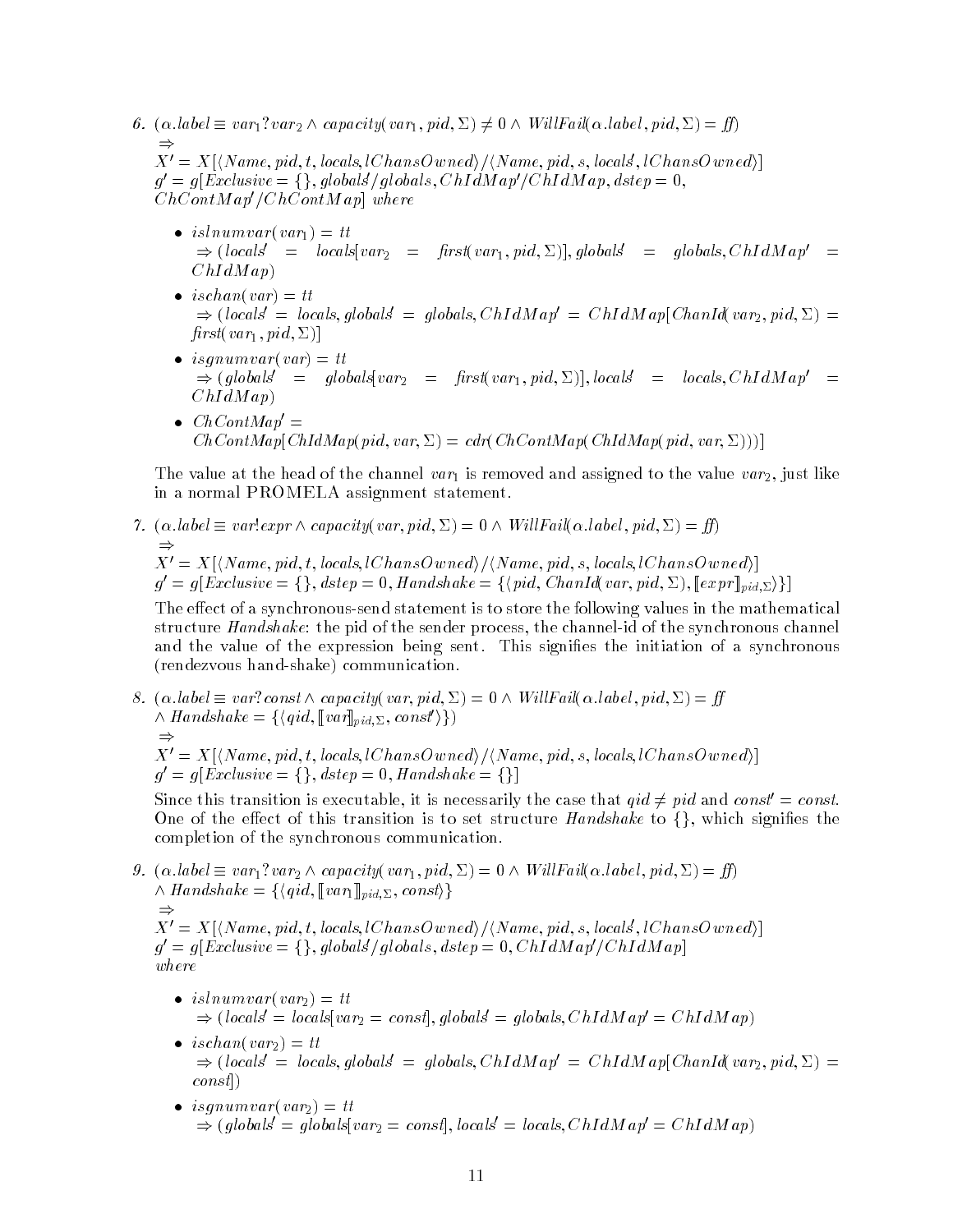### 4.1 Normal Execution Mode

The effect of the execution of a statement depends in part on the "mode" in which it is executed. The following definition presents the effects of statements executed in "normal" mode (i.e., not involving atomic or dstep sequences).

**Definition 4.1** If  $\langle pid, Name, s, \alpha, t \rangle$  is executable in the state  $\Sigma = \langle X, g \rangle$  with  $\alpha$ .mode = normal then  $Effect(\Sigma, \langle pid, Name, s, \alpha, t \rangle)$  is  $\Sigma' = \langle X', g' \rangle$  where

1. WillFail( $\alpha$ , label; pid;  $\Sigma$ ) = tt  $\Rightarrow \Sigma' = \Omega$ 

We use the symbol to denote the global error state. The above condition states that the execution of an error-producing statement will transform any state into the error state.

2.  $(\alpha. \text{label} \equiv \text{expr}) \wedge \text{WillFail}(\alpha. \text{label}, \text{pid} \text{Pid}, \Sigma) = \text{ff} \wedge [\text{expr}]_{\text{pid}, \Sigma} \neq 0$  $\Rightarrow$  $X' = X[\langle Name, pid, t, locals, lChansOwned \rangle / \langle Name, pid, s, locals, lChansOwned \rangle]$  $g' = g[Exclusive = \{\}, \text{dstep} = 0]$ 

The program counter of the process is updated. No exclusive execution control is obtained or preserved by any statement that is executed in normal mode.

- 3.  $(\alpha. \text{label} \equiv var = expr \land WillFail(\alpha. \text{label}, pid, \Sigma) = ff)$  $\Rightarrow$ X<sup>0</sup> = X[hName; pid; t; locals; lChansOwnedi=hName; pid; s; locals0; lChansOwnedi] 0  $g' = g[Exclusive = \{\},\, \textit{dstep = 0},\, \textit{globals}/\textit{globals},\, \textit{ChIdMap}/\textit{ChIdMap}] \,\, \textit{where}$ 
	- $\bullet$  isinumvar(var)  $=$  tt  $\Rightarrow (locals' = locals[var = [expr]]_{pid,\Sigma}], global s' = global s, ChIdMap' = ChIdMap)$
	- $\bullet$  is gnumvar(var) = tt  $\Rightarrow$  (globals' = globals var =  $[expr]_{pid,\Sigma}$ ), locals' = locals, ChIdMap' = ChIdMap)
	- $\bullet$  ischan(var) = tt  $\Rightarrow$  (locals' = locals, globals' = globals, ChIdM ap' = ChIdM ap[ChanId(var, pid,  $\Sigma$ ) =  $[exp r]_{pid,\Sigma}$ )

The effect of this statement is to assign the value of the expression to the variable. If the variable is a channel variable then the  $ChIdMap$  is updated. The scope rules determine if the variable is local or global.

4.  $(\alpha. \text{label} \equiv \text{var}! \text{expr} \wedge \text{capacity}(\text{var}, \text{pid}, \Sigma) \neq 0 \wedge \text{WillFail}(\alpha. \text{label}, \text{pid}, \Sigma) = \text{ff})$  $\Rightarrow$  $X'=X[\langle Name, pid, t, \textit{locals}, \textit{lChansOwned} \rangle / \langle Name, pid, s, \textit{locals}, \textit{lChansOwned} \rangle]$  $g' = g[Exclusive = \{\}, \text{dstep} = 0, ChContMap'/ChContMap]$  where  $ChContMap' =$  $ChContMap[ChIdMap(pid, var, \Sigma) = ChContMap(ChIdMap(pid, var, \Sigma)) \circ [expr]_{pid, \Sigma}]$ 

To understand the above condition, recall the meaning of the notation  $f[x = y]$  from Subsection 2.1; the value of the expression is appended at the end of the contents of the channel var. (See Page 98 of [1]).

5.  $(\alpha. \text{label} \equiv \text{var:} \text{const} \wedge \text{capacity}(\text{var}, \text{pid}, \Sigma) \neq 0 \wedge \text{WillFail}(\alpha. \text{label}, \text{pid}, \Sigma) = \text{ff}$  $\Rightarrow$  $X'=X[\langle Name, pid, t, \textit{locals}, \textit{lChansOwned} \rangle / \langle Name, pid, s, \textit{locals}, \textit{lChansOwned} \rangle]$  $g' = g[Exclusive = \{\}, \text{dstep} = 0, ChContMap'/ChContMap]$  where  $ChContMap' =$  $ChContMap[ChIdMap(pid, var, \Sigma) = cdr(ChContMap(ChIdMap(pid, var, \Sigma)))]$ 

Since this transition is executable it is necessarily the case that the head of the channel var is const.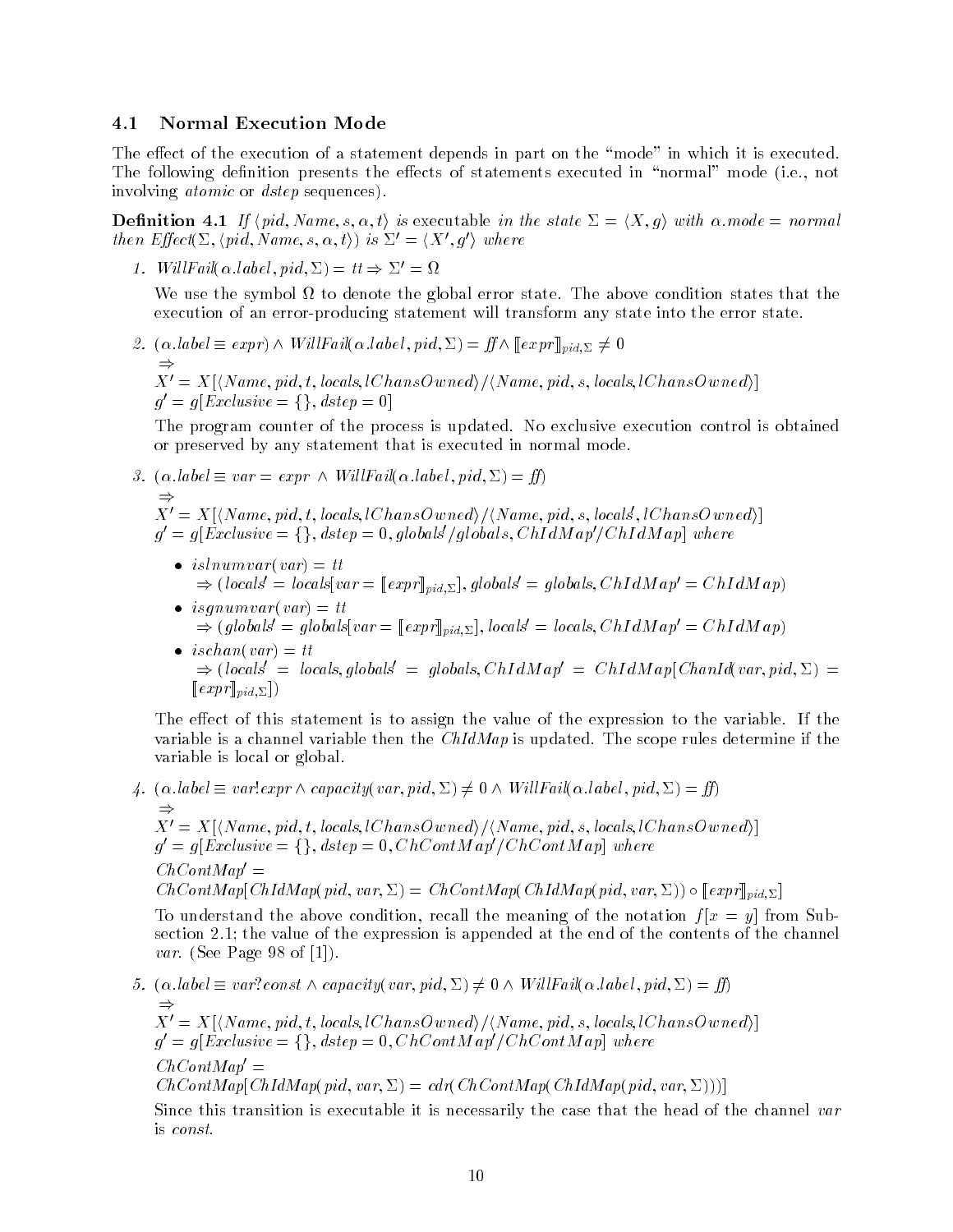3.  $(\alpha, label \equiv expr) \land WillFall(\alpha, label, pid, \Sigma) = ff$  $\Rightarrow$  $g.Handshake = \{\}\wedge (\llbracket exp \rrbracket_{\Sigma,pid} \neq 0).$ 

An expression is executable if it value is nonzero and if no synchronous communication is in progress

4.  $(\alpha. \text{label} \equiv \text{var}! \exp r \wedge \text{WillFail}(\alpha. \text{label}, \text{pid}, \Sigma) = \text{ff} \wedge \text{capacity}(\text{var}, \text{pid}, \Sigma) \neq 0)$  $\Rightarrow$ 

 $g.Handshake = \{\}\wedge [LENvar]_{pid,\Sigma} < capacity(var,pid,\Sigma).$ 

The statement that sends a value of the *expr* to the channel var is executable only if the the channel var is not full. (see Page 99 of [1])

5. ( $\alpha$  label  $\equiv var$ ? convar  $\wedge$  WillFail( $\alpha$  label, pid,  $\Sigma$ ) = ff  $\wedge$  capacity(var, pid,  $\Sigma$ )  $\neq$  0  $\Rightarrow$ 

 $g.Handshake = \{\}\wedge [var?[convar]]_{pid, \Sigma} = 1.$ 

Similarly the statement that extracts a value from the channel var is executable only if the channel var is nonempty (see Page 100 of [1]).

6.  $(\alpha, label \equiv var!expr \wedge WillFall(\alpha, label, pid, \Sigma) = ff \wedge capacity(var, pid, \Sigma) = 0$  $\Rightarrow$ 

g.Handshake =  $\{\}\wedge \exists qid, Name', s', t', x, \beta : qid \neq pid \wedge \beta. label \equiv var'_1?convar \wedge$  $[var'_1]_{\Sigma,qid} = [var]_{\Sigma,pid} \wedge \langle qid, Name', s', \beta, t' \rangle$  is a current transition of  $\Sigma \wedge$ compatible(convar,  $[[expr]]_{g,pid}, pid, \Sigma$ ).

A synchronous-send statement on a channel var is executable only if there is another distinct process that has synchronous-receive statement on the same channel as a current transition. (see Page 100 of [1])

- 7.  $(\alpha. label \equiv var! \, convex \wedge WillFail(\alpha. label, pid, \Sigma) = ff \wedge capacity(var, pid, \Sigma) = 0$  $\Rightarrow$  $\exists qid, const:~ qid \neq pid \wedge g.Handshake = \{\langle qid, [\![var]\!]_{pid, \Sigma}, const \rangle\}$  $\wedge$  compatible(convar; const, pid,  $\Sigma$ ).
- 8.  $(\alpha \text{.} \text{.} \text{label} \equiv \text{.} \text{asgn}) \wedge \text{WillFail}(\alpha \text{.} \text{.} \text{.} \text{label}, \text{pid}, \Sigma) = \text{ff}$  $\Rightarrow$

g.Handshake =  $\{\}.$ 

9. (:label run Name arg)) ^ Wil lFail(:label; pid; ) =  $\Rightarrow$  $g.Handshake = \{\}\wedge g.NrProcess < Maxwell$ 

A new process can be created only if the number of currently active processes does not exceed the preset upper bound.

10. (:label end)

$$
\Rightarrow
$$

 $g.Handshake = \{\}\wedge pid = g.NrProcess.$ 

Processes can only terminate in the reverse order of their creation (i.e., a process cannot terminate until all its children have terminated first). If processes are issued pid's sequentially starting from zero, then the only process that can terminate is the one that with a pid equal to g.  $NrProcs.$  (see Page 96 of [1])

# 4 Effects

In this section we define how each of the primitive statements transforms the current global state when it is executed.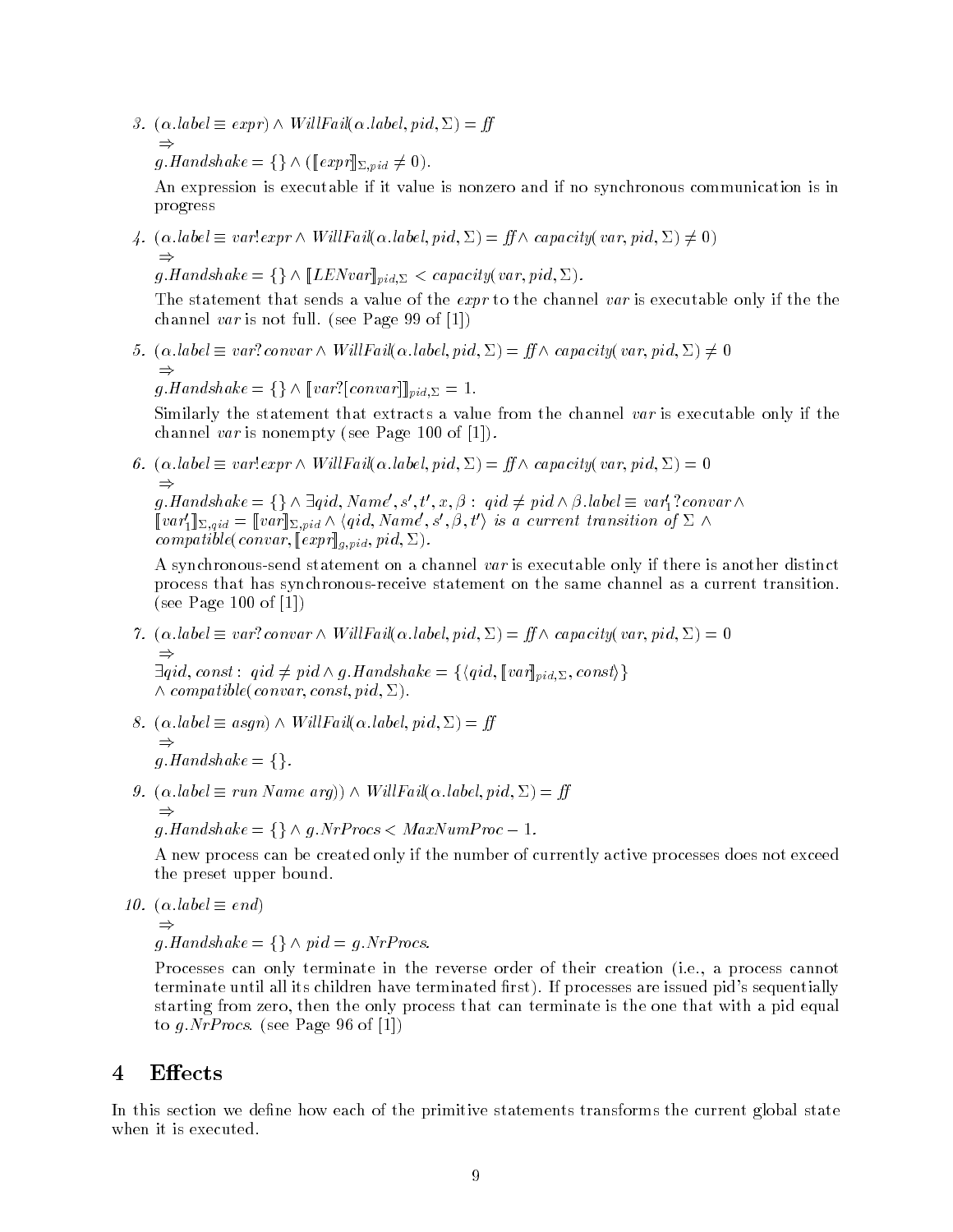**Definition 2.3** Incorp(ChIdMap, ChansOwned, pid) is defined as a partial function f from the set  $(MaxNumProcSet \cup \{-1\}) \times Vars$  to  $MaxNumCharSet$ . f has the same value on those elements at which ChIdMap is well defined. Further if  $\langle var, \Omega, \Omega \rangle$   $\in ChansO$  wned then  $f(\langle pid, var \rangle)$  is defined as 0. Let  $c_1 \cdots c_k$  be the sequence ChansOwned with no elments of the form  $\langle var, \Omega, \Omega \rangle$ . Let m be the maximum value taken by ChIdMap. Then  $f(pid, c_i, 1)$  is defined to be  $m + i$  for  $1 \leq i \leq k$ .

The function *Incorp* augments the information in the ChIdMap with that present in ChansOwned to produce another function that is of the same type as ChIdMap.

**Definition 2.4** IncorpCont(ChContMap, ChIdMap, ChansOwned, pid) is a partial function f that has the same domain and codomain as that of  $ChContMap$ .  $f(x)$  is defined as an empty sequence if there exists a c  $\in$  ChansOwned such that ChIdMap(pid, c) = x and  $x \neq 0$ . At other arguments f and ChContMap are identical.

The following two functions remove information from the ChIdMap and ChContMap.

**Definition 2.5** RetractId(ChIdMap, ChansOwned, pid) is a partial function f from the set  $(MaxNumProcSet \cup \{-1\}) \times \textit{Vars to } \textit{MaxNumChanset. } \ \ f (\textit{pid}, c) \ \ \textit{is undefined if there exists a}$  $x \in ChansOwned such that x.l = c. At other arguments, f and ChIdMap are identical.$ 

**Definition 2.6** RetractCont(ChContMap, ChIdMap, ChansOwned, pid) is a partial function f that has the same domain and codomain as that of  $ChContMap$ .  $f(x)$  is undefined if there exists a  $c \in ChansOwned$  such that  $ChIdMap(pid, c) = x$ . At other arguments f and  $ChContMap$  are identical.

## <sup>3</sup> Preconditions

We refer to the directed labeled edges of a symbolic transition system as transitions. This section gives the definition of a *transition* and a *current transition*. A current transition is *executable* in a global state only if certain conditions are satised. This section formalizes these notions.

**Definition 3.1** If S is a symbolic labeled transition system with  $S.1 = Name$  and  $S.2.3$  contains  $\langle s, \alpha, t \rangle$  then  $\langle Name, s, \alpha, t \rangle$  will be called a transition.

Informally, a transition is *current* in a global state  $\Sigma$  if the program counter of some active sequential program points to the source state of the transition.

**Definition 3.2** A current transition of a state  $\Sigma = \langle X, q \rangle$  is  $\langle pid, Name, s, \alpha, t \rangle$  if  $\langle Name, s, \alpha, t \rangle$ is a transition and  $\langle Name, pid, s, locals, lChansOwned \rangle$  is a member of X for some locals and lChansOwned.

Next, we define when a current transition is said to be  $\emph{execute}.$ 

**Definition 3.3** A current transition (Name, pid, s,  $\alpha$ , t) is executable in the state  $\Sigma = \langle X, g \rangle$  if all of the following hold.

1. g. Exclusive = {} or g. Exclusive =  $\{pid\}$ .

Intuitively, this condition states that in order for a current transition to be executable no other process may have exclusive control.

2. WillFail( $\alpha$ .label, pid,  $\Sigma$ ) = tt  $\Rightarrow$  q.Handshake = {}.

If a synchronous communication is in progress, a current transition is not permitted to execute and cause an error.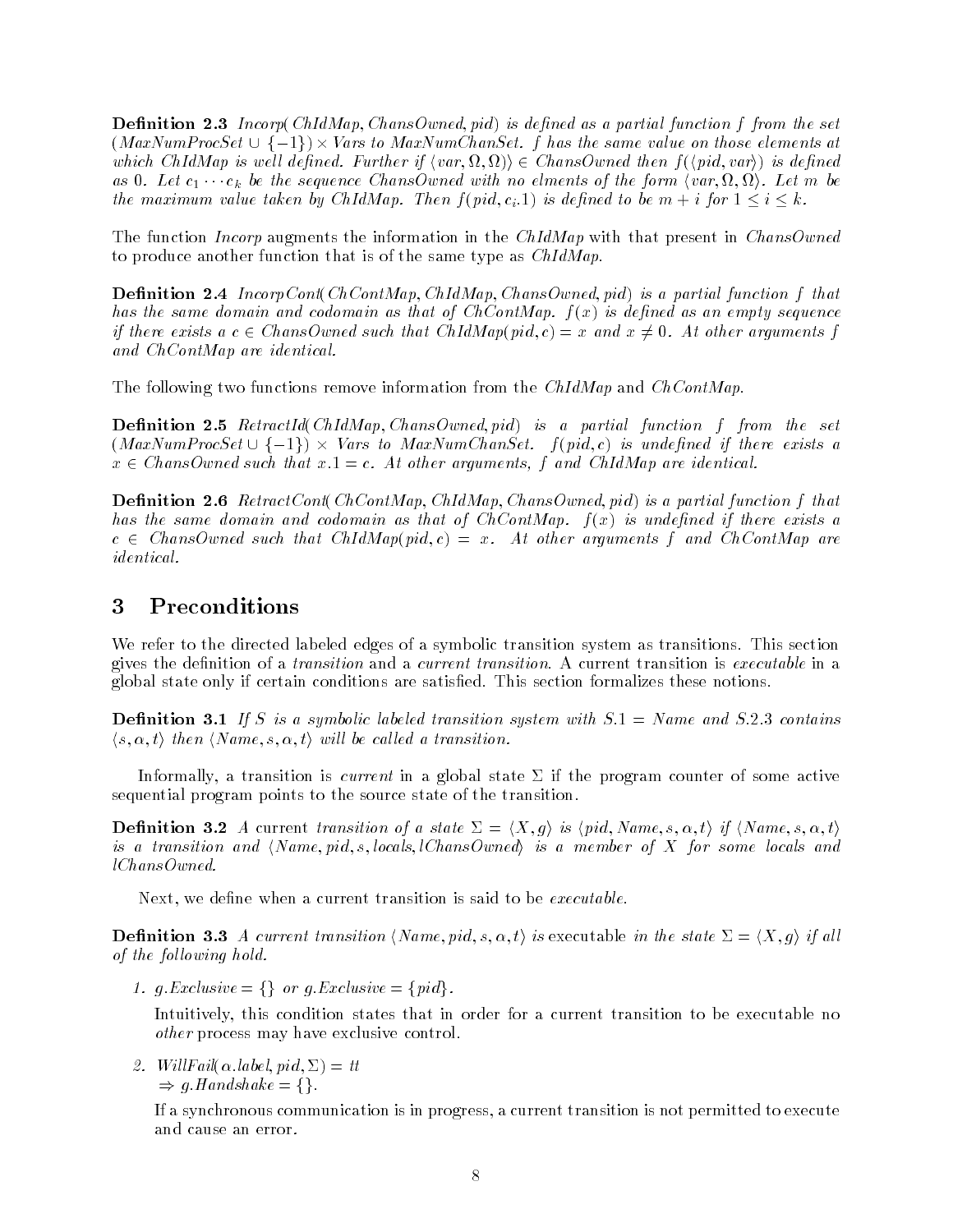- If  $expr = \text{LEN} var$  and  $Ischan(var, pid, \Sigma) = H$  then  $||expr|| = \Sigma L$ .
- If  $expr = LEN \, var$  and *Ischan*(var, pid,  $\Delta$ ) = it and  $\|var\| = 0$  then  $\|expr\| = \Omega$ .
- If  $expr = \text{LEN}var$  and  $Ischan(var, pid, \Sigma) = tt$  and  $\llbracket var \rrbracket \neq 0$  and  $ChContMap(\llbracket var \rrbracket)$  is undefined then  $\llbracket expr \rrbracket = \Omega$
- If  $expr = \text{LEN} var$  and  $Ischan(var, pid, \Sigma) = tt$  and  $[var] \neq 0$  and  $ChContMap([var])$  is well defined then  $\llbracket expr \rrbracket = |ChContMap(\llbracket var \rrbracket)|$ .
- If  $expr = var(|convar|$  and  $(Iscanvar) = H$  or  $||$ LENvar $|| = \Omega$ ) then  $||expr|| = \Omega$
- $\bullet$  II (expr = var. convar and LENvar = 0 then  $\Vert exp r \Vert = 0$
- If  $expr = var?[convar]$  and  $Ischan(var) = tt$  and  $[LEN var] \notin \{0, \Omega\}$  and compatible(first(var<sub>1</sub>, pid,  $\Sigma$ ), [[convar]], pid,  $\Sigma$ ) = tt then [[expr]] = 1
- If  $expr = var?[convar]$  and  $Ischan(var) = tt$  and  $[LEN var] \notin \{0, \Omega\}$  and compatible(first(var<sub>1</sub>, pid,  $\Sigma$ ), [[convar]], pid,  $\Sigma$ ) = ff then  $[exp r] = 0$
- $\bullet$  If  $expr = (expr_1)$  then  $[expr] = [expr_1]$
- $\bullet$  II  $expr = \text{uop } expr_1$  then  $[expr] = [uop]({[expr_1]})$ . If  $expr = expr_1$  bop  $expr_2$  then  $[expr] = [bop]([expr_1], [expr_2]).$

first is a partial function defined from  $Vars \times MaxNumProcSet \times Gstates$  to the set Integers as follows.  $first(var, pid, \Sigma) = ChContMap(\llbracket var \rrbracket).1.2.$ 

### 2.6.4 Execution Errors, Failure

As an example of an execution error, consider the statement  $x = 5$ , where x is channel variable. The function *WillFail* formally describes these situations.

Willfail is a partial function defined from PLabels  $\times$  MaxNumProcSet  $\times$  Gstates to the set of truth values  $\{~tt, ff\}$  as follows.

- *WillFail(expr, pid,*  $\Sigma$ *)* is the  $\|expr\|$  is st and  $\pi$  otherwise.
- $\bullet$  WillFail(var  $=$  expr, pid,  $\Sigma$ ) is it if ([[expr]] is  $\Omega$  ) or (exactly one of Ischan(var) and Ischan(expr) is tt). Otherwise WillFail(var = expr, pid,  $\Sigma$ ) is ff.
- WillFail(var!expr, pid,  $\Sigma$ ) is it if  $\Vert expr\Vert$  is  $\Omega$  or (Ischan(var) is ff) or (Ischan(var) is it  $\wedge$  $ChContMap(ChanId(var, pid, \Sigma))$  is undefined). Otherwise WillFail(var!expr, pid,  $\Sigma$ ) is ff.
- $\bullet$  WillFau(var:convar, pid,  $\Sigma$ ) is it if ([[convar]] is M ) or (Ischan(var) is IJ ) or (Ischan(var) is it and *ChanId(var, pid,*  $\Sigma$ ) = 0) or (Ischan(var) is  $tt \wedge ChContMap(ChanId(var,pid, \Sigma))$  is undefined. Otherwise WillFail(var?convar, pid,  $\Sigma$ ) is ff.

### 2.6.5 Channel Manipulation Functions

When a new process is created, all the channels owned by it are entered in the ChIdMap. Similary when a process terminates, it local channels are removed from the  $ChIdMap$ . The functions defined in this subsubsection accomplish this task.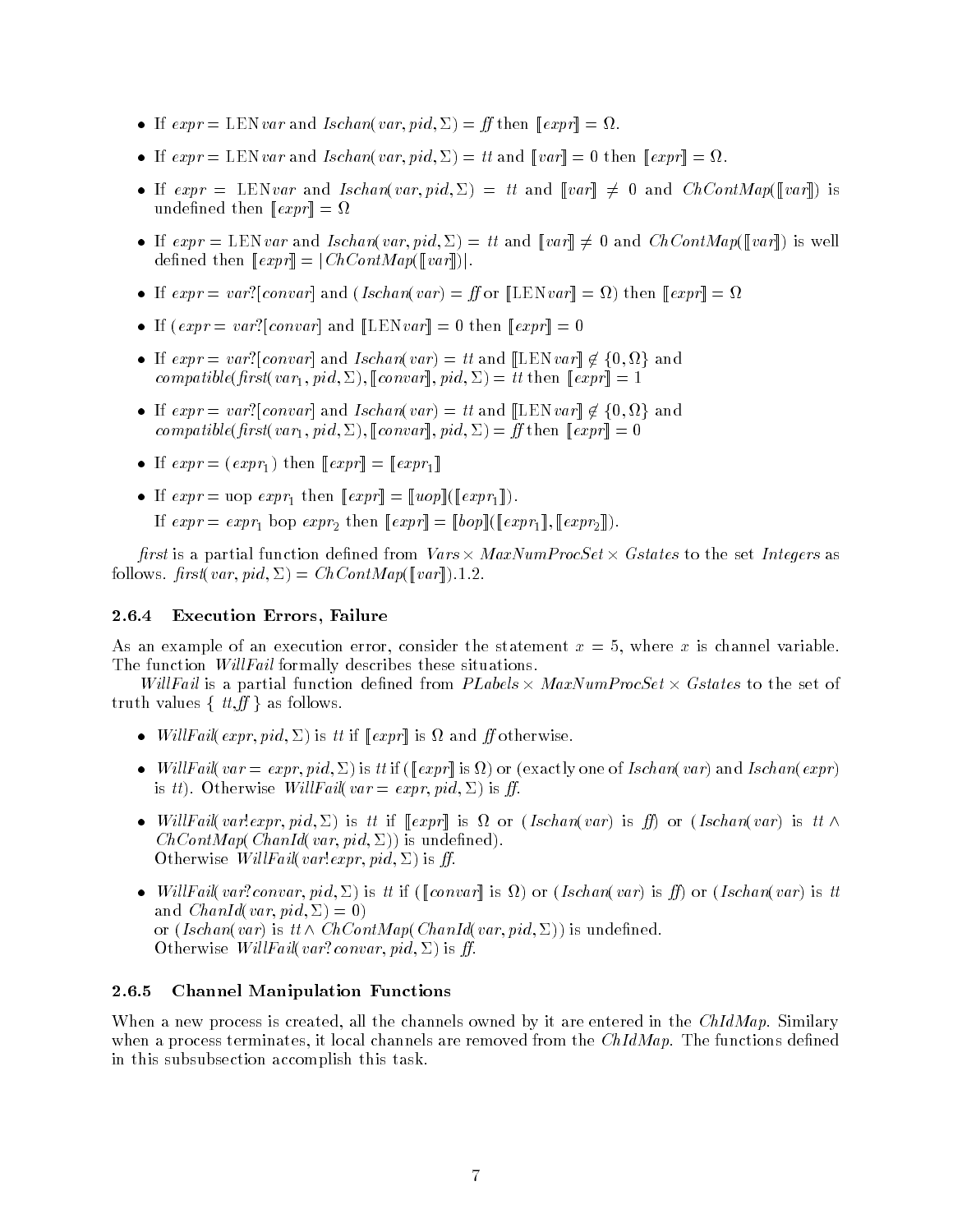Islchan(var, pid,  $\langle X, g \rangle$ ) are ff and there exists an x in g.gChansOwned such that x.1 equals var and  $f$  otherwise. Intuitively, a variable is a global channel variable only if there is no local numeric or local channel variable of the same name.

Ischan is a function defined from  $\mathit{Vars} \times \mathit{MaxNumProcSet} \times \mathit{Gstates}$  to the set of truth values  $\{~tt, ff\}$  as follows. Ischan(var, pid,  $\Sigma$ ) is tt if either Isgchan(var, pid,  $\Sigma$ ) is tt or Islchan(var, pid,  $\Sigma$ ) is  $tt$  and  $ff$  otherwise.

 $Isgnumvar$  is a function defined from  $\mathit{Vars}\times\mathit{MaxNumProcSet}\times\mathit{Gstates}$  to the set of truth values  $\{$  $tt, ff$  as follows. Isgnumvar(var, pid,  $\langle X, g \rangle$ ) is tt if g.globals(var) is well defined and Islnumvar(var) is ff and Islchan(var) is ff. Otherwise it is ff.

Isnumvar is a partial function defined from  $Vars \times MaxNumProcSet \times Gstates$  to the set of truth values  $\{~tt,f\}$  as follows. Isnumvar(var, pid,  $\Sigma$ ) is tt if either Isgnumvar(var, pid,  $\Sigma$ ) is tt or *Islnumvar*(*var*, *pid*,  $\Sigma$ ) is tt and *ff* otherwise.

### 2.6.2 Other Auxiliary Functions

We define some more auxiliary functions that depend on the characteristic functions. The function ChanId, given a variable name and a process-id provides the unique channel-id associated with it if it is indeed a channel. Its definition makes use of the characteristic functions to ensure the proper scoping rule is enforced. Similary the function  $RightVal$ , given a variable and a process-id provides the right value associated with the variable; if it is a channel variable then its channel-id is returned.

ChanId is a partial function defined from Vars  $\times$  MaxNumProcSet  $\times$  Gstates to the set  $(MaxNumChanSet \cup \Omega)$  as follows. f as follows. Chania var,  $p_i a_i \nightharpoonup i$  is seen following var,  $p_i a_i \nightharpoonup j$  is  $\mu$ . If Islchan(var, pid,  $\Sigma$ ) is tt then ChanId(var, pid,  $\Sigma$ ) is ChIdMap( $\langle pid, var \rangle$ ). If Isgchan(var, pid,  $\Sigma$ ) is tt then ChanId(var, pid,  $\Sigma$ ) is ChIdMap( $\langle -1, var \rangle$ ).

*RightVal* is a partial function defined from *Vars*  $\times$  *MaxNumProcSet*  $\times$  *Gstates* to the set Integers as follows. If Islchan(var, pid,  $\Sigma$ ) is tt then RightVal(var, pid,  $\Sigma$ ) is ChanId(var, pid,  $\Sigma$ ). If Islnumvar(var, pid,  $\Sigma$ ) is tt then RightVal(var, pid,  $\Sigma$ ) is locals(var). If Isgnumvar(var, pid,  $\Sigma$ ) is tt then RightVal(var, pid,  $\Sigma$ ) is globals(var). If Isgchan(var, pid,  $\Sigma$ ) is tt then RightVal(var, pid,  $\Sigma$ ) is ChanId(var,  $-1$ ,  $\Sigma$ ).

*capacity* is a partial function defined from *Vars*  $\times$  *MaxNumProcSet*  $\times$  Gstates to the set  $MaxChanCapSet$  as follows. If Islchan(var, pid,  $\Sigma$ ) is tt then capacity(var, pid,  $\Sigma$ ) is x.2 where x is a element of the sequence *lChansOwned* such that x.1 is same as var. If Isgchan(var, pid,  $\Sigma$ ) is tt then capacity(var, pid,  $\Sigma$ ) is x.2 where x is a element of the sequence gChansOwned such that x.1 is same as var.

compatible(var<sub>1</sub>, var<sub>2</sub>, pid,  $\Sigma$ ) is tt if RightVal(var<sub>1</sub>, pid,  $\Sigma$ ) = RightVal(var<sub>2</sub>, pid,  $\Sigma$ ) and ff otherwise. compatible(const, var, pid,  $\Sigma$ ) is tt if RightVal(var<sub>1</sub>, pid,  $\Sigma$ ) = const and ff otherwise. compatible(const<sub>1</sub>, const<sub>2</sub>) is tt if const<sub>1</sub> = const<sub>2</sub>. Synchronous communication can happen only if there is some compatibility between the sender and the receiver; the above function formalizes this relationship.

### 2.6.3 Evaluation of Expressions

We define the function  $\llbracket \cdot \rrbracket_{pid,\Sigma}$  to provides the value of the given expression. This function returns if an error occurs during the evaluation.

The function  $[\![\ ]_{pid,\Sigma}$  from  $Express$  to Integers $\cup$   $\{\Omega\}$  is defined as follows. Let  $\Sigma = \langle X,g\rangle.$  If there is no element <sup>x</sup> of <sup>X</sup> with x:2 equals pid then [[ ]]pid; is a constant function with value .

Otherwise let x be the element  $\langle Name, pid, pc, \:locals, \:lChansOwned \rangle$ . Now  $[\![expr]\!]_{pid, \Sigma}$  is given by structural induction below. For readability, we omit the subscripts for  $\llbracket \ \rrbracket$  below.

- If  $expr \equiv const$  then  $||expr|| = const.$
- If  $expr \equiv$  timeout then  $||expr|| = q$ , timeout.
- If expr  $\equiv$  var then  $||exp r|| = R$ ightVal(var, pid,  $\Sigma$ ).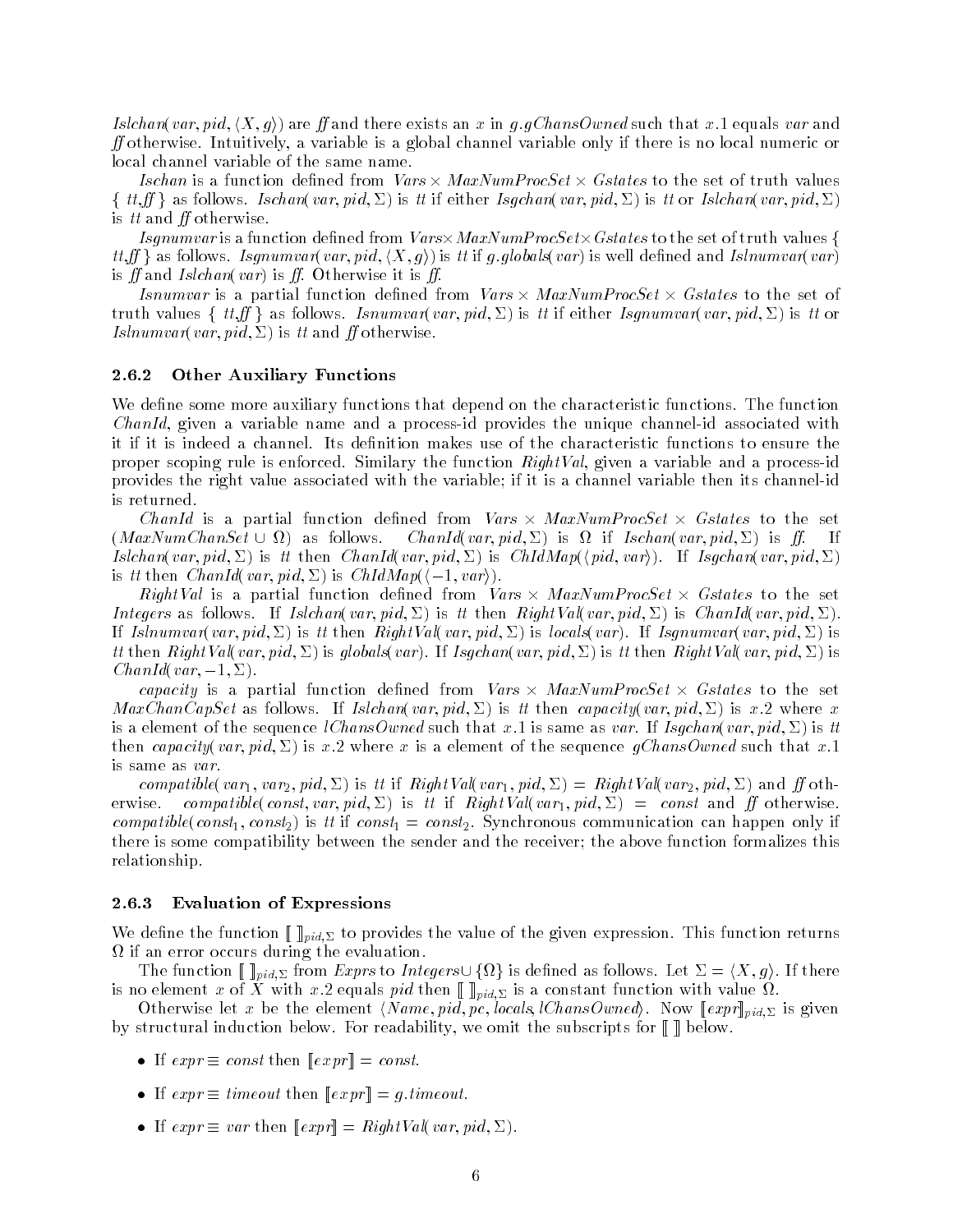2.  $gChansOwned$  is a finite sequence of elements from (  $Vars \times (MaxChanCapSet \cup \{\Omega\}) \times (Types \cup$  $\{\Omega\}\big).$ 

It is the list of globally declared channels.

3. NrProcs is an element of  $MaxNumProcSet$ .

 $NrProcs + 1$  is the number of processes currently active at this global state. It cannot exceed MaxNumProc.

4. Handshake is either an empty set or an element of MaxNumProcSet  $\times$  MaxNumChanSet  $\times$ Consts.

If Handshake is not empty it means that there is a synchronous communication (a rendezvous handshake) in progress; the active process with process-id *Handshake*.1 is sending the value Handshake.3 over the channel Handshake.2.

5. Exclusive is either empty or an element of  $MaxNumProcSet$ .

If Exclusive is non-empty the process with process-id Exclusive is executing atomically or deterministically, and cannot be interrupted by other process executions.

6. *ChIdMap* is a partial function from  $\left( \textit{MaxNumProcSet} \cup \{-1\} \right) \times \textit{Vars}$  to  $\textit{MaxNumCharSet}.$ 

This partial function assign an unique channel-id to every every active channel; given a process-id and a variable name as arguments this function provides the channel-id. Global channels are assigned process-id -1. If the variable name is not a channel name for that process-id then the function is undefined on these arguments.

7. ChContMap is a partial function from MaxNumChanSet to

 $\left[\right] \left\{ \left[\cup \left\{\right. ValDomMap(\tau) \mid \tau \in \textit{Types}\right\} \right]^{i} \mid 0 \leq i \leq \textit{MaxChanCap} \right\}$ 

Given a channel-id, this maps provides the current contents of that channel.

8. timeout and dstep are integers which take value either 0 or 1.

If all processes in the system are blocked (i.e., there is no executable statement) when the value of timeout equals 0, then the value of changes to 1 for one execution step, and returns to its default value 0. If dstep equals 1, some process is executing deterministically.

#### 2.6 **Auxiliary Functions**

This subsection is devoted a list of auxiliary functions that are used for querying and updating global states.

### 2.6.1 Characteristic Functions

When the same identifier is used to define both a global variable and a local variable, the usual scoping rules determine which variable is intended. The following functions can be used to resolve these issues.

Islchan is a function defined from  $Vars \times MaxNumProcSet \times Gstates$  to the set of truth values  $\{tt, tf\}$  as follows. Islchan(var, pid,  $(X, g)$ ) is tt if there exists an x in  $(X : pid)$ . ChansOwned such that x.1 equals var and ff otherwise. Intuitively, Islchan(var, pid,  $\langle X, q \rangle$ ) is true iff in the global state  $\langle X, g \rangle$ , var is a local channel owned by a process whose process-id is pid.

Islnumvar is a function defined from Vars  $\times$  MaxNumProcSet  $\times$  Gstates to the set of truth values  $\{~tt,f\}$  as follows. Islnumvar(var, pid,  $\langle X,g \rangle$ ) is tt if  $(X:pid)$ . locals(var) is well defined and  $f$  otherwise.

Isgchan is a partial function defined from  $\mathit{Vars} \times \mathit{MaxNumProcSet} \times \mathit{Gstates}$  to the set of truth values  $\{~tt,f\}$  as follows. Isgchan(var, pid,  $\langle X,g \rangle$ ) is tt if Islnumvar(var, pid,  $(X : pid)$ .) as well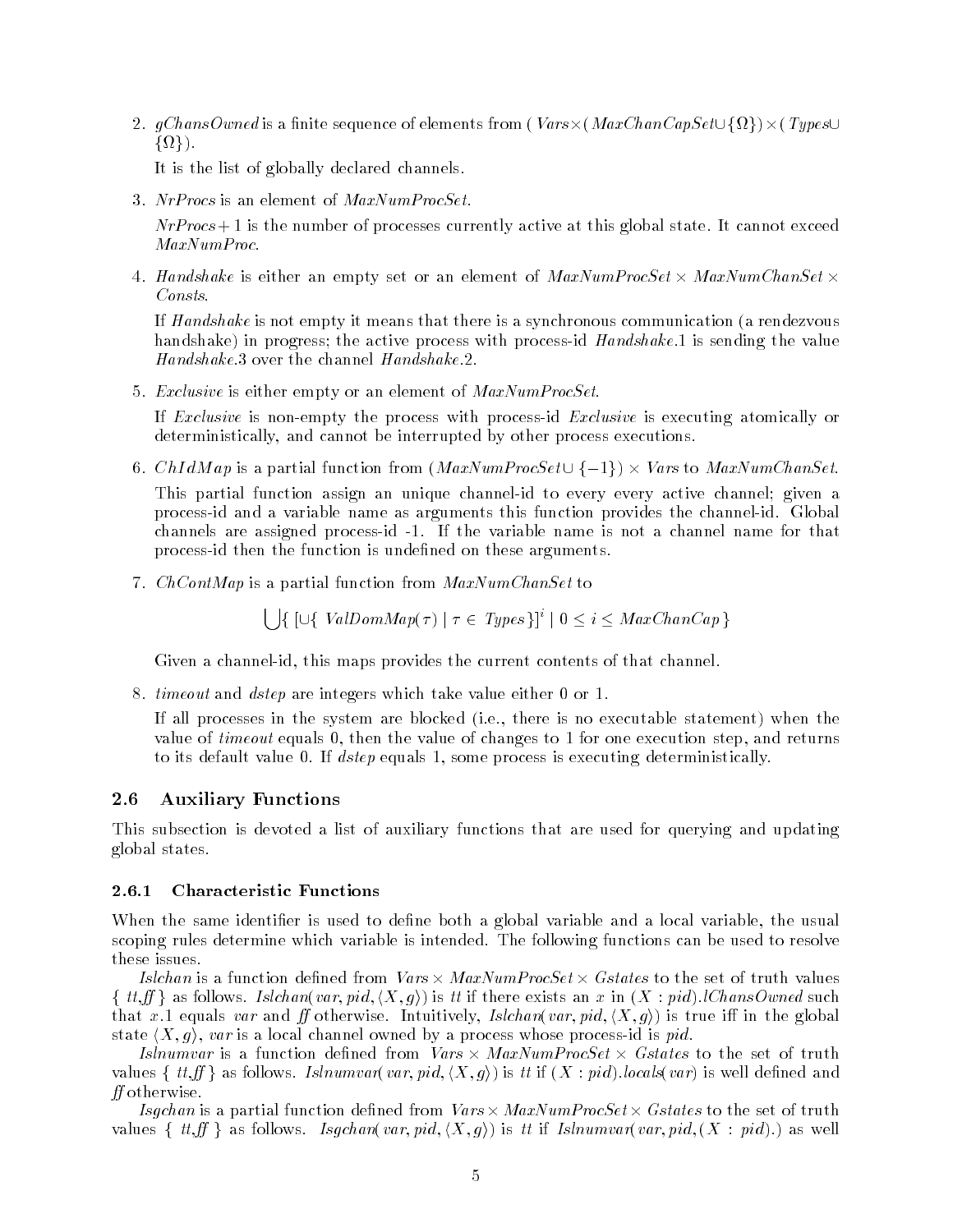• locals is a partial function from the Vars to  $\cup \{$  ValDomMap( $\tau$ )  $\mid \tau \in BTypes$ .

The partial function *locals* identifies the local variables of *Name*. Note that the function *locals* is partial; given a variable name var, locals (var) is undefined if var is not a local variable of Name. If var is indeed a local variable, then  $locals(var)$  is 0 (the default value, it it is uninitialized) or the value to which it is initialized. locals does not contain information about channel variables.

 $\bullet$  ChansOwned is a finite sequence of elements from ( Vars $\times$  ( MaxChanCapSet $\cup$  { $\Omega$  } )  $\times$  ( Types $\cup$  $\{\Omega\}\big).$ 

The entity ChansOwned records the information about the channel variables accessed by this sequential program; specically, it records the capacity of each channel (the maximum number of messages the individual channel can hold) and the data type of its message field. For an uninitialized variable of type chan these values above are set to .

- $\bullet$  Active is an integer which is either 0 or 1.
- Param is a member of Vars.

This is a single formal parameter that is bound to a value when the process is instantiated.

 $(End\ of\ definition\ 2.2.)$ 

### 2.5 Local and Global States

Lstates is the set of local states (i.e., process states). Gstates is the set of global states (i.e., system states). Formally, a global state  $\Sigma$  is a pair of the form  $\langle X, g \rangle$ . X is a finite set of elements of the form  $\langle Name, pid, pc, \text{locals}, \text{lChansOwned} \rangle$ . Each process active in the state  $\Sigma$  is represented by some member of  $X$  exactly once.

1. Name is an element of Vars.

It is the name of the proctype corresponding to this process. Note that there could be more than one active process corresponding to the same proctype.

2. pid belongs to  $MaxNumProcSet$ .

It is the unique identifier corresponding to an active process. In other words, if  $x$  and  $x'$  are two *distinct* members of X then  $x \cdot 2 \neq x' \cdot 2$ . Thus any member of X can be uniquely identified by pid. Thus we denote X : i to denote that particular element of x of X such that x:pid = i.

3. pc belongs to Lstates

It is the program counter of the active process; it points to some local state.

4. locals is a partial function from Vars to  $\cup \{$  ValDomMap( $\tau$ )  $\mid \tau \in BTypes \}.$ 

It is the set of local variables of the active process.

5. *lChansOwned* is a finite sequence of elements from (  $Vars \times (MaxChanCapSet \cup \{\Omega\}) \times (Types \cup$  $\{\Omega\}\big).$ 

It is the list of channels owned by this active process.

The second of component q of the global state  $\Sigma$  is a tuple of the kind

 $\langle global, qChansOwned, NrProcs, Handshake, Exclusive, ChIdMap, ChContMap, timeout, dstep \rangle$ 

where

1. globals is a partial function from Vars to  $\cup \{$  ValDomMap( $\tau$ )  $\mid \tau \in BTypes \}$ It is the set of global variables.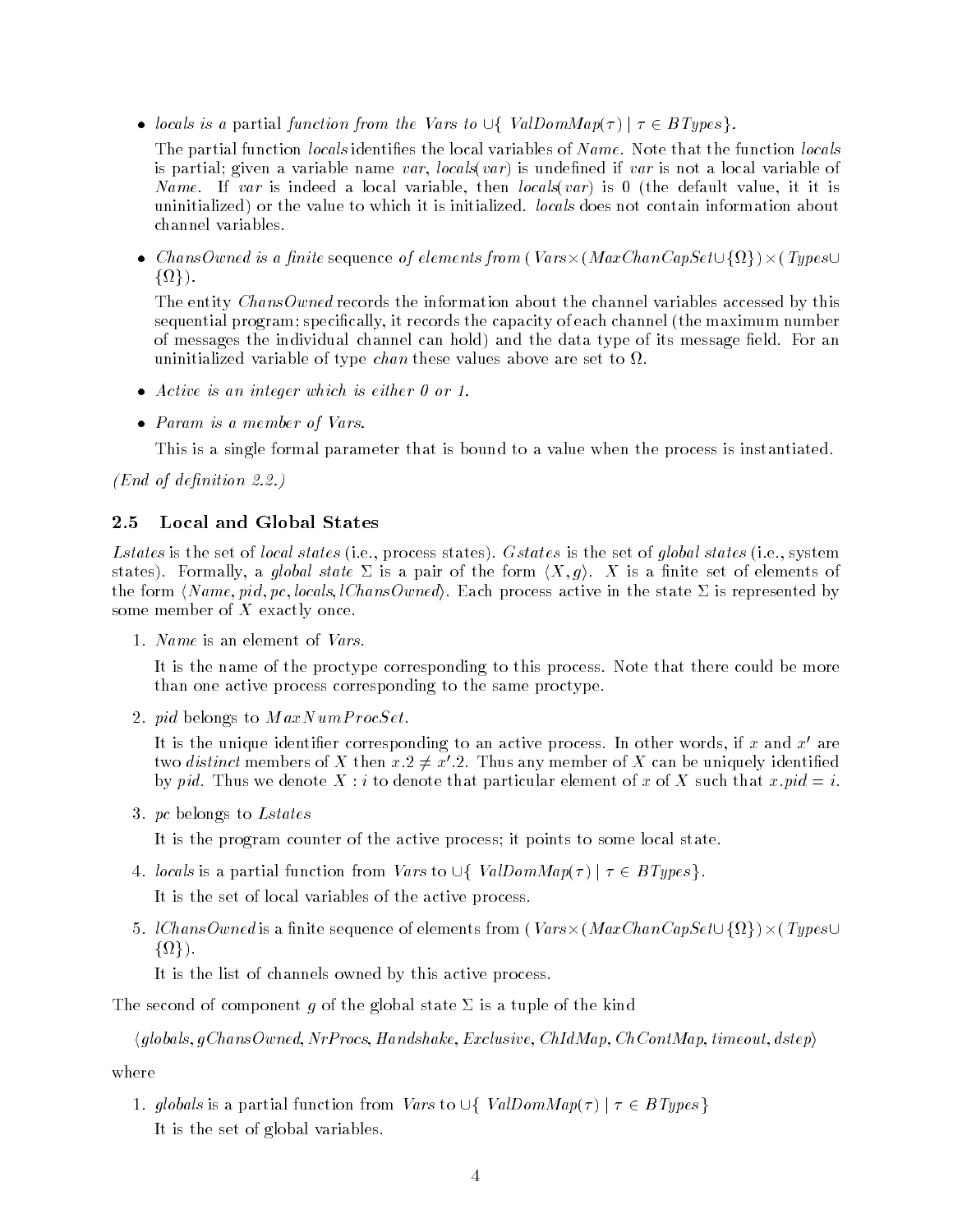### 2.3 Data Types and Value Domains

BTypes is the set of basic types, which we restrict here to  $\{bit, byte, short, int\}$ . Types is the set of types given by  $BTypes \cup \{chan\}.$ 

To ensure that only finite state programs are defined,  $\rm{PROMELA}$  sets finite upper bounds on certain parameters. We introduce symbolic names for these upper bounds.  $MaxChanCap$  is the maximum number of messages a channel can hold (all channels have finite capacity).  $MaxNumProc$ is maximum number of processes that can be active at a time, and  $MaxNumChan$  is the maximum number of channels that can be accessible at a time. For notational convience, we also define the following sets.

 $MaxChanCapSet = \{ i \mid 0 \leq i < MaxChanCap \land i \in Natural \}$  $MaxNumChanSet = \{ i \mid 0 \le i \le MaxNumChan \wedge i \in Natural \}$  $MaxNumProcSet = \{ i \mid 0 \leq i \leq MaxNumProc \wedge i \in Naturals \}$ 

The function ValDomMap specifies the values a variable of a given type can take during the execution of a program (Page 93 of [1]).

ValDomMap is a map from BTypes to  $2^{Integers}$  defined as follows:  $ValDomMap(bit) = \{ i \mid 0 \le i \le 1 \land i \in Naturals \}$  $ValDomMap(byte) = \{ i \mid 0 \le i \le 255 \land i \in Naturals \}$  $ValDomMap(short) = \{ i \mid -2^{15} \le i \le 2^{15} - 1 \land i \in Integers \}$  $ValDomMap(int) = \{ i \mid -2^{31} \le i \le 2^{31} - 1 \land i \in Integers \}$  $ValDomMap(chan) = MaxNumChanset$ 

The above definition states, for example, that a variable of type bit, can take only one of the two values 0 or 1.

### 2.4 Labeled Transition Systems

A symbolic labeled transition system is the mathematical representation of the information contained in the body of a process type declaration (i.e., a PROMELA proctype).

Definition 2.2 A symbolic labeled transition system is a tuple of the form

 $\langle Name, Structure, Start, locales, ChangOwned, Active, Param \rangle$ 

 $. where$ 

- $\bullet$  *Name is an element of vars* (the name of the proctype).
- Structure is  $\langle$  lstates, Act,  $\longmapsto$   $\rangle$  where lstates is a finite set of local states and transition relation  $\rightarrow \subseteq$  lstates  $\times$  Act  $\times$  lstates. Act is PLabels  $\times$  EModes  $\times$  Priorities and its elements will be ranged over by  $\alpha, \beta, \cdots$ . PLabels is the set of primitive statements, i.e., the union of Exprs,Asgns,SendExprs, RecExprs and RunExprs. EModes is the set of execution modes  ${normal, atomic, deterministic}.$  Priorities is the set of natural numbers.

Informally, *Structure* encodes the control-flow of the sequential program named Name as a labeled directed graph. The nodes of this graph are the elements of set *lstates*. Each node represents a distinct local state of Name. Relation  $\rightarrow$  represents the labeled edges between the nodes. If  $\langle n_1, \alpha, n_2 \rangle \in \rightarrow$  then it is possible to move to state  $n_2$  from state  $n_1$  by executing the primitive statement  $\alpha.1$ . The label of the edge also contains information about whether the statement  $\alpha.1$  is to executed normally, atomically or deterministically. We call this the execution mode, and encode it as  $\alpha$ . Finally,  $\alpha$ . Performance the priority of the transition. Priorities will be used to properly encode *unless* statements. A transition with a lower priority will not be selected for execution if one with strictly higher priority is also executable.

 $\bullet$  Start is an element of istates.

It represents the initial state of the proctype.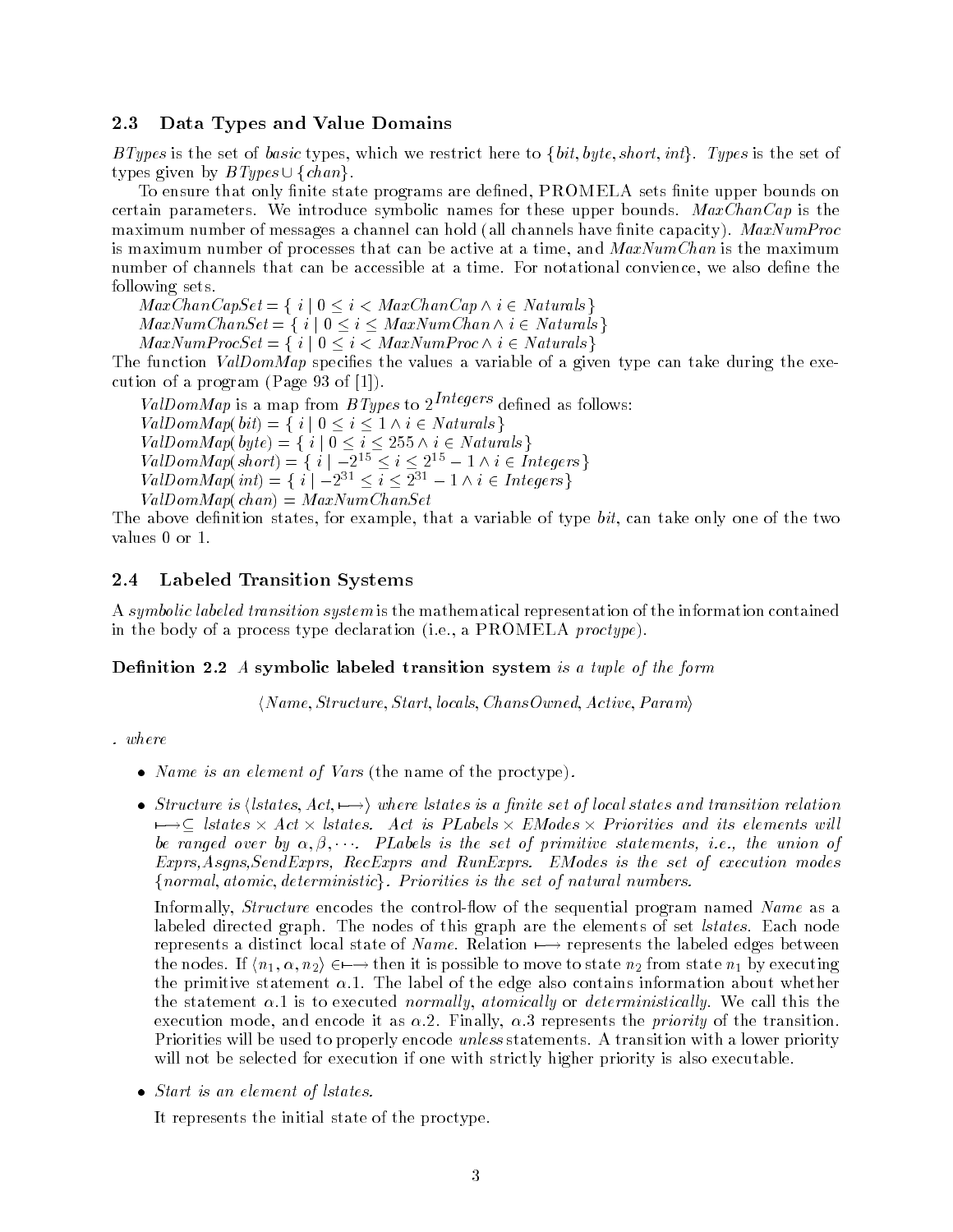what a *primitive statement* is. For the time being it will suffice to note that a primitive statement is a state transformer: when it is *executable* (to be defined) it modifies the *current state* (to be defined) in a precise way (to be defined). Note that compound statements (such as if  $\ldots$  fi, do  $\ldots$  od, unless (introduced in [3]), and goto are not primitive statements, and neither are else statements or declarations.

Converting compound statements, or generally process type declarations, into labeled transition systems is a fairly straightforward procedure that is not detailed here. (It will be detailed in the full version.) Labeled transition systems are formally defined in Section 2.4. An example of the translation from a proctype declaration into a labeled transition system is given in Section 6. The conversion is performed by SPIN when it parses its input. The result can be seen after a verifier is generated and compiled, with: pan -d. (A graphical representation can also be seen with the FSM View option in XSPIN.)

### 2.1 Notational Conventions

If S is a nonempty set then  $S<sup>i</sup>$  will denote the set of sequences of length i whose elements belong to S. If x is a sequence, then  $x.i$  denotes the *i*th element of x. We will often assign symbolic names to specific positions in a sequence; if  $sym$  is the symbolic name for the *i*th position of the sequence x:stight will differ will denote with the will have mathematical structure the wild state in the state the sta same structure in which the substructure denoted by sym is replaced by y. If f is a function then f [sym = y] will denote the function which takes the value <sup>y</sup> at sym and for all other arguments has the same value as f. If x is a sequence and y is some element then  $x \circ y$  is the sequence obtained by appending y to the end of x. If x is a sequence then  $cdr(x)$  is the sequence obtained from x by deleting its first element.

### 2.2 Syntactic Entities

We define the following syntactic entities: Vars, Consts, Exprs, Asgns, SendExprs, RecExprs and RunExprs.

Vars is the set of all variable names.

Consts is the set of all constants.

The term var refers to an element of Vars, const refers an element of Consts and convar refers to an element of either Vars or Consts.

Exprs is the set of expressions.

The term *expr* refers to an element of *Exprs*. The elements of *Exprs* are defined by the context-free grammar:

 $bop ::= + \vert - \vert * \vert > \vert < \vert EQ \vert \text{ NE} \vert \text{ AND } \vert \text{ OR }$  $\vert \textit{uop} \textit{ ::= } - \textit{ } \vert$  !

 $expr ::= convex \mid (expr) \mid expr \; loop \; expr \mid uop \; expr \mid LEN \; var \mid timeout \mid var?[convar]$ The next four sets define different types of statements, or *state transformers*.

Asgns is the set of assignment statements, with elements of the form  $var = expr$ . SendExprs is the set of send statements, with elements of the form:  $var!expr'$ .

RecExprs is the set of receive statements, with elements of the form  $\lq var:convar'$ .

 $RunExpress$  is the set of run statements, with elements of the form 'run Name  $expr$ '.

Definition 2.1 A primitive statement is an element of one of the sets: Exprs, Asgns, SendExprs, RecExprs, or RunExprs.

Note that we have restricted run statements to a single parameter (in addition to the *proctype* name) and similarly we have restricted send and receive operations (and thereby channel declarations) to a single message field. These restrictions are meant to improve the readability of the definitions that follow.